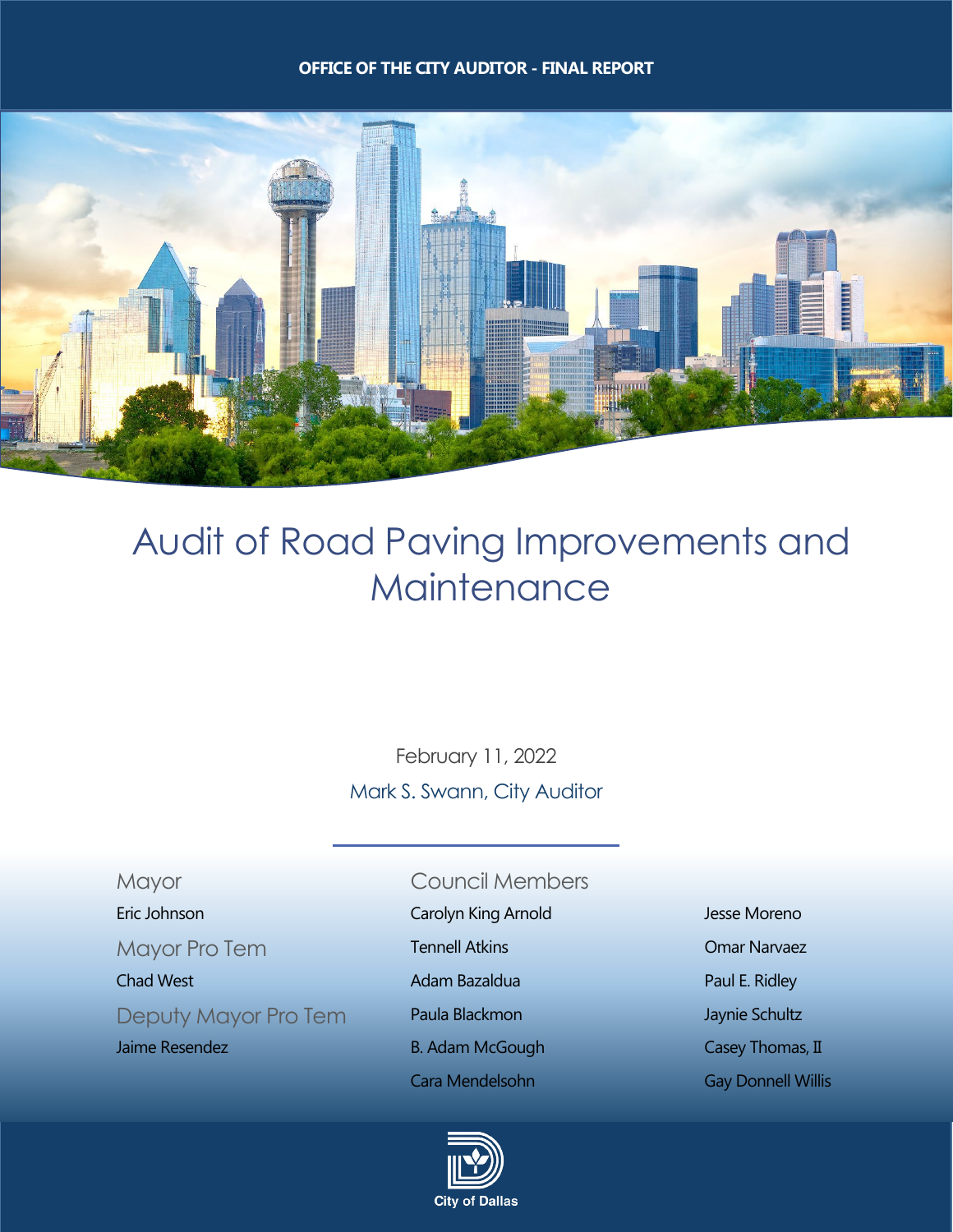## <span id="page-1-0"></span>**Table of Contents**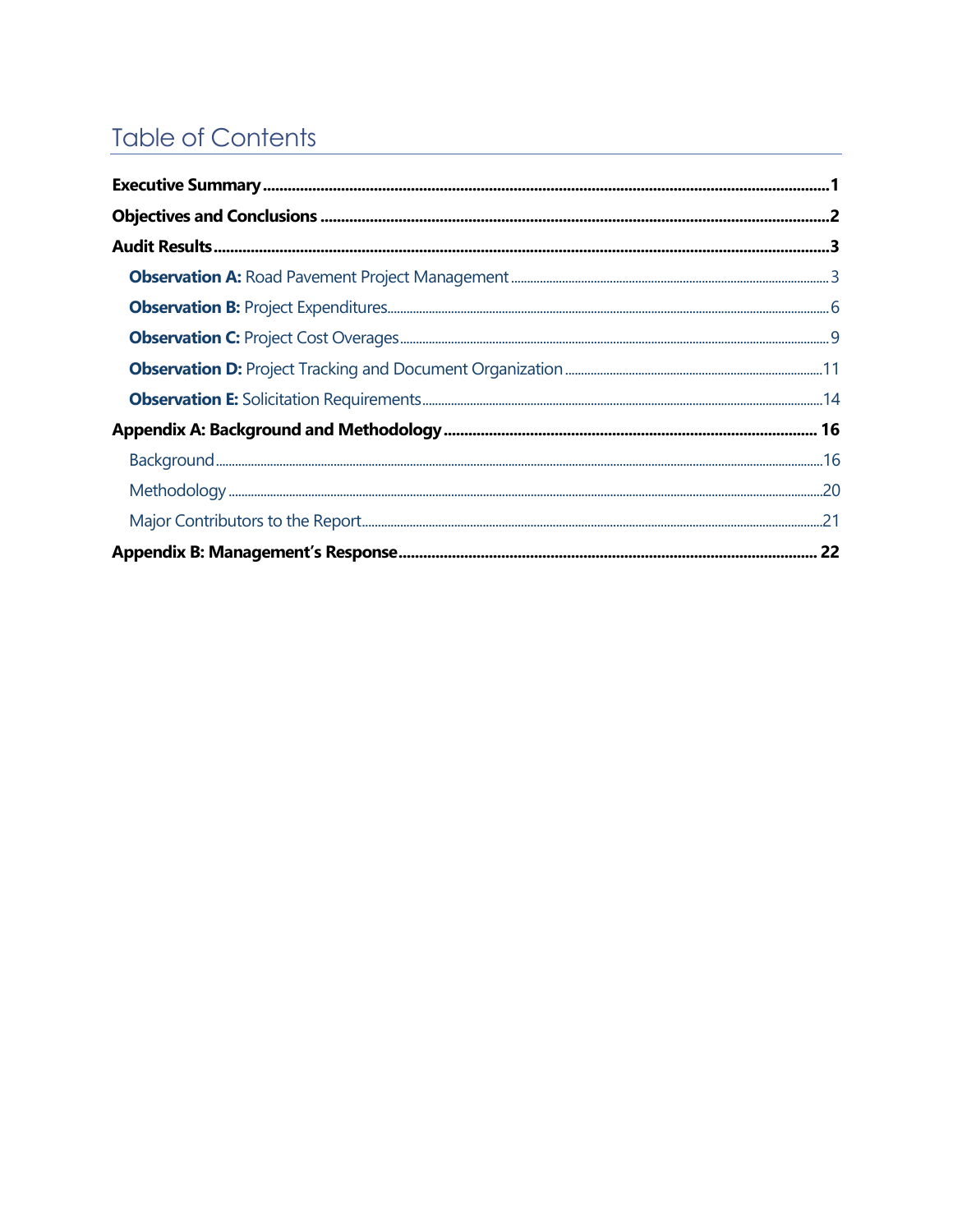### <span id="page-2-0"></span>[Executive Summary](#page-1-0)

### Objective and Scope

The objective of this audit was to determine if the Department of Public Works' Road Pavement Management Program appropriately solicits, monitors, and inspects road pavement activities to ensure quality and timely work is performed.

The audit scope included an evaluation of road pavement improvement projects completed by two contractors from 2019 through 2020.

### What We Recommend

We recommend the Department of Public Works:

- Improve quality control and monitoring for timely completion of all road pavement activities.
- Develop a centralized method of tracking all road pavement activities and storing project documentation.
- Ensure consistent verification of project costs.
- Monitor and evaluate root causes for cost overages.
- Ensure compliance with Administrative Directive 4-05, Contracting Standards and Procedures (Interim) for attestation requirements and evaluation of bidders.

### Background

The City of Dallas Department of Public Works' responsibilities include the design, construction, and maintenance of the City's mobility infrastructure in the City's right-of-way. The department contracted with two external contractors to perform various road pavement and improvement activities from 2019 through 2021 for nearly \$289 million. (See [Appendix A](#page-17-0) for details).

The Office of the City Auditor completed an *Audit of the* Paving and Maintenance Program/Capital Program Streets and Thoroughfares in Fiscal Year 2015, with a follow-up audit issued in 2017. The follow-up audit concluded that unmet inspection requirements, lack of documentation to demonstrate work was performed, and inconsistent and unreliable use of project management systems remained a concern.

### What We Found

Recurrent observations related to road pavement maintenance and improvement monitoring and inspection activities persist:

- Projects are not consistently monitored and inspected for quality and timely performance.
- Project information is not centralized or reliable.

In addition, project expenditures are not consistently verified, and cost overages occur without a documented explanation.

While the Department of Public Works generally solicits road pavement and improvement activities in accordance with bid protocols, requirements of Administrative Directive 04-05, Contracting Standards and Procedures (Interim) were not followed, such as evaluation of contractor experience and financial capability.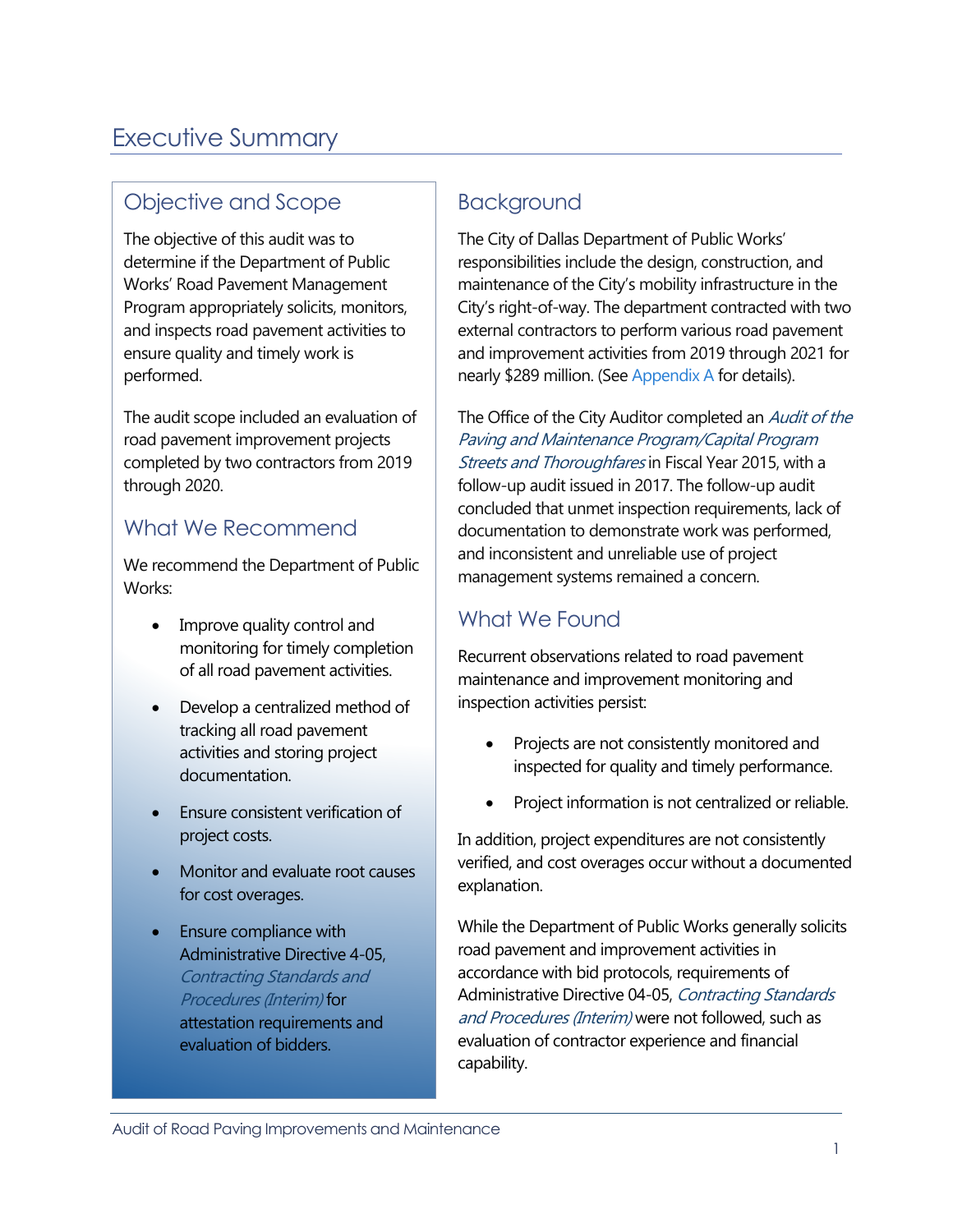### <span id="page-3-0"></span>[Objectives and Conclusions](#page-1-0)

1. Does the Department of Public Works Road Construction Management Program appropriately solicit road pavement activities to contractors to ensure quality and timely work is performed?

**Generally, Yes**. The Department of Public Works generally adhered to bid protocols as specified in the Request for Proposals to bid road pavement activities. However, there is no evidence that contractor experience, financial capability, and safety and environmental records were verified. In addition, attestation requirements of Administrative Directive 4-05, Contracting Standards and Procedures (Interim) were not followed. See [Observation E.](#page-15-0)

2. Does the Department of Public Works Road Construction Management Program appropriately monitor and inspect road pavement activities performed by contractors to ensure quality and timely work is performed?

**No.** The Department of Public Works does not consistently document the performance of monitoring, inspection, and other project management tasks to ensure quality and timely completion of road paving repair and maintenance activities. Project documentation reviewed did not contain evidence of:

- Quality control activities, such as compression strength testing.
- Final inspection activities.
- Consistent progress reporting to ensure assessment of materials and equipment used at the project site.
- Use of construction schedules to monitor timeliness of work completed.

In addition, pavement maintenance and road resurfacing project information and tracking are not centralized or reliable and stored project documentation is not organized or readily available for retrieval. Furthermore, project expenditures are not consistently verified, and cost overages occur without a documented explanation. See [Observation A,](#page-4-1) [Observation B,](#page-7-0)  [Observation C,](#page-8-0) and [Observation D.](#page-12-0)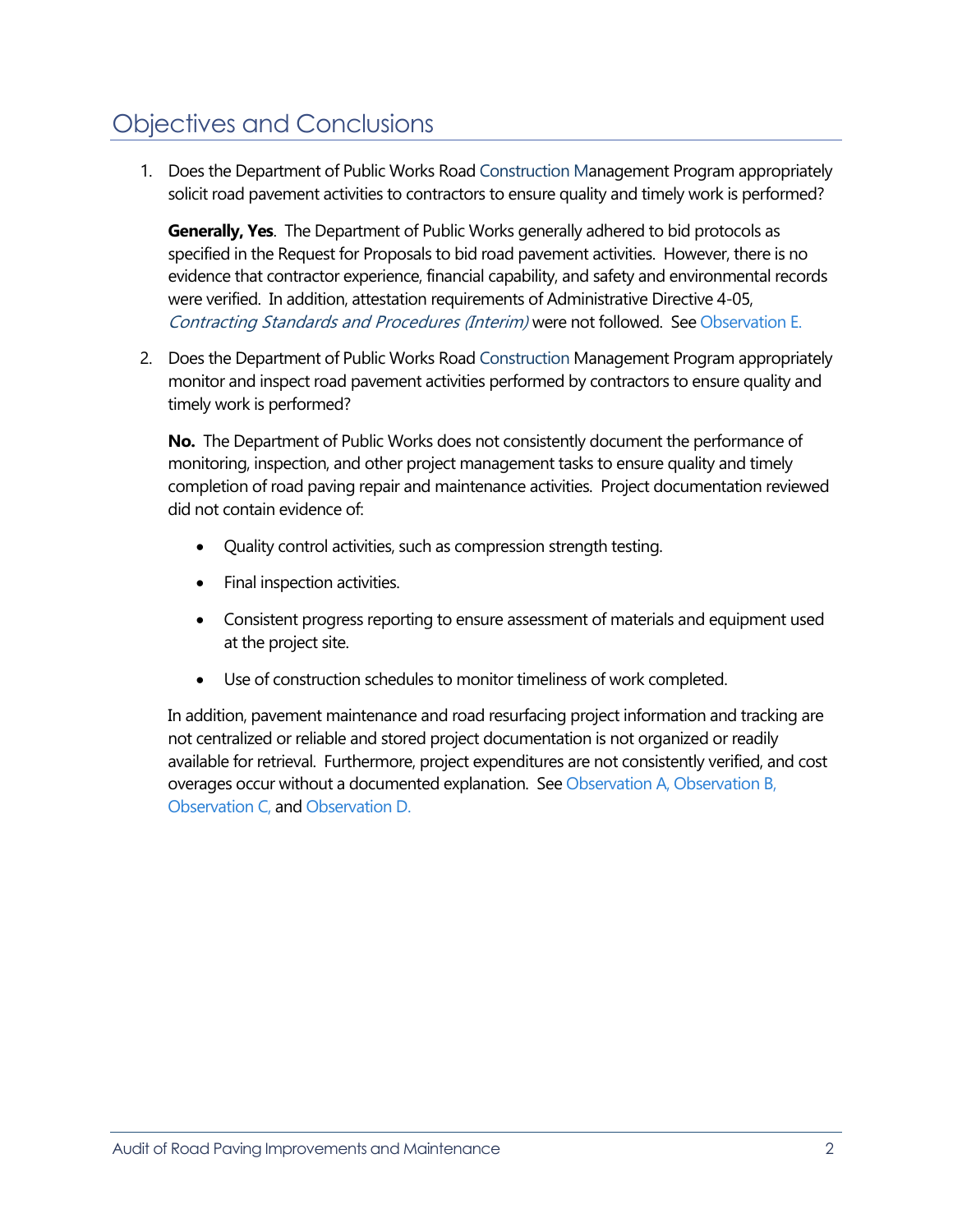### <span id="page-4-0"></span>[Audit Results](#page-1-0)

Both City Council Resolution 88-3428 and Administrative Directive 4-09, Internal Control prescribe policy for the City to establish and maintain an internal control system. The audit observations listed are offered to assist management in fulfilling their internal control responsibilities.

### <span id="page-4-1"></span>**Observation A: [Road Pavement Project Management](#page-1-0)**

The Department of Public Works does not consistently document the performance of monitoring, inspection, and other project management tasks to ensure quality and timely performance of road paving repair and maintenance activities. In addition, the Department of Public Works does not have a centralized method of tracking road pavement activities or organizing road pavement project documentation. As a result, the Department of Public Works may not ensure (1) contractors' performances meet departmental objectives for quality road pavement activities that would prevent failure of roads prematurely; or, (2) road paving repair and maintenance activities are completed timely and according to the specifications prescribed in the requests for proposal, contracts and the City of Dallas 2011 Addendum to the Public Works Construction Standards – North Central Texas as published by the North Central Texas Council of Governments in October 2004 (COD 20[1](#page-4-2)1 Addendum)<sup>1</sup>.

Road pavement activities are not consistently monitored and inspected for timely, quality completion at each critical phase, such as: (1) required concrete repairs, (2) milling, (3) underseal, (4) overlay, and (5) pavement markings. For example, per the *COD 2011 Addendum* and requests for proposal, the Department of Public works personnel are directed to perform various quality tests, "Punchlist" walkthroughs, and use progress reports, construction schedules, and other forms to ascertain whether work performed was in accordance with requirements and intent of plans, specifications, and climatic restrictions. However, the documentation of required monitoring activities is either missing or incomplete.

Specifically,

- **Pavement maintenance and road resurfacing project files do not contain evidence of quality control testing.** Only one of 16 randomly selected project files includes evidence of required compression strength testing.
- **Pavement maintenance and road resurfacing project files do not contain evidence of final inspection activities.** None of the 16 randomly selected project files include evidence of a required final "Punchlist" walk-through or a written verification that an inspection was not needed in the sampled project. According to the Department of Public Works, due to limited

<span id="page-4-2"></span><sup>&</sup>lt;sup>1</sup> The *COD 2011 Addendum* sets requirements specific to the City of Dallas Department of Public Works and takes precedence over requirements of the North Central Texas Council of Governments Public Works Construction Standards. These standards provide specifications for the proposal and award of contract, control of work and materials, site protection and preparation, roadway construction and maintenance, and other items related to Public Works construction activities.

Audit of Road Paving Improvements and Maintenance 3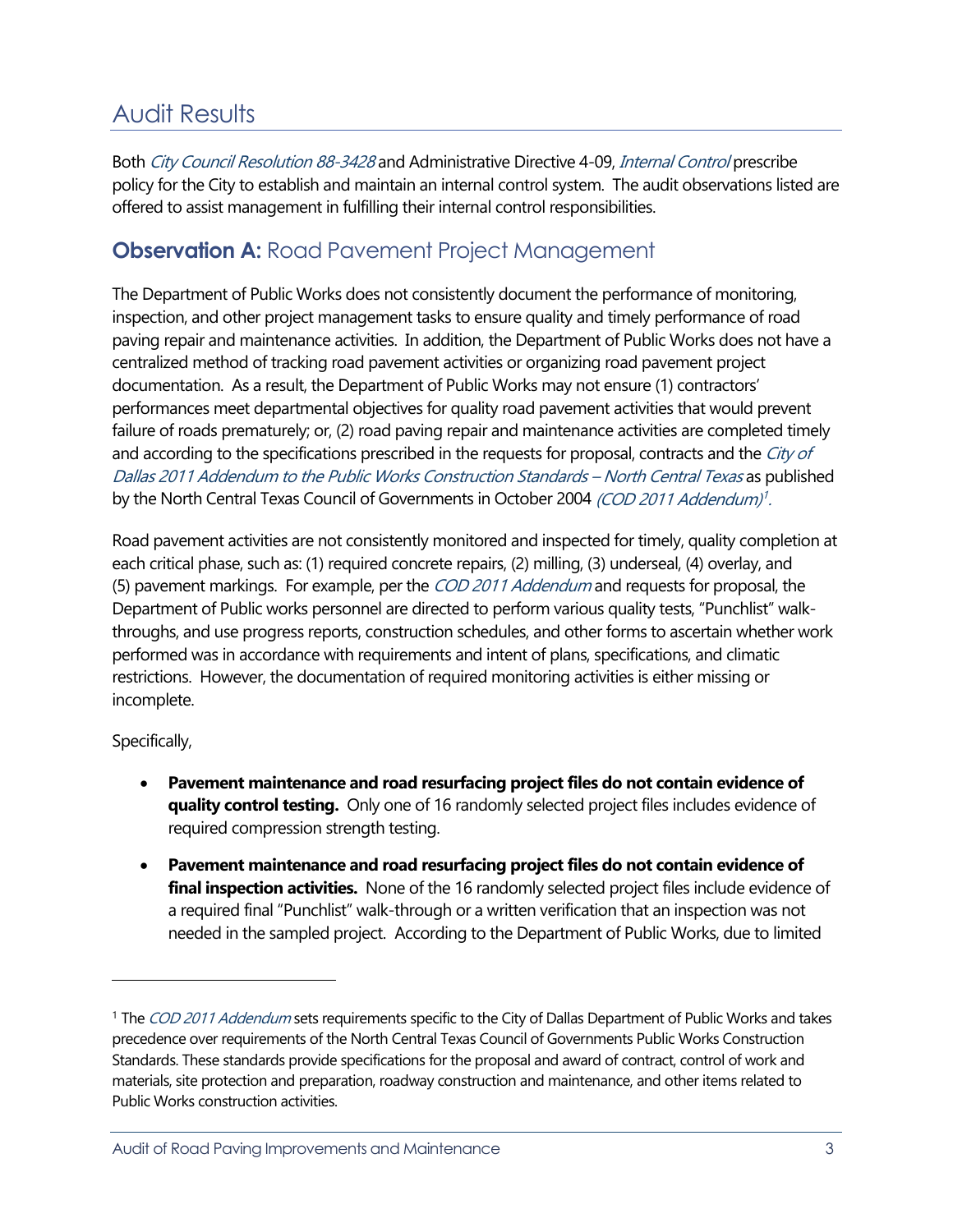resources, inspection activities are prioritized based on street classification, and all projects are inspected after completion to ensure quality of work. Evidence of final inspection activities were not provided with the project files.

• **Daily progress reports are inconsistently used, incomplete, and lack detail to ensure inspectors assess materials and equipment used by the contractors.** Only four of 16 randomly selected pavement maintenance and road resurfacing project files contained daily progress reports. These reports should provide information regarding project status, including: a detailed analysis of the activities performed; weather and site conditions; safety precautions, quality concerns and potential risks; and, a resources summary in the form of labor, equipment, and material.

The daily progress reports available for auditors' review:

- o Were not filled out completely. For example, materials testing, contract time, and details regarding contractors' personnel and equipment use were not provided.
- o Did not have information about what assessment was used to conclude that adequate materials and equipment were used for mixing, aerating, compacting, etc.
- **Construction schedules required by the** COD 2011 Addendum **are not used.** Of the 16 randomly selected pavement maintenance and road resurfacing project files, none included a project construction schedule with the level of detail that would allow staff to monitor the timeliness of work performed at each critical phase of the project.

These inconsistencies exist because the Department of Public Works does not have written procedures that specify the frequency, timing, or location of quality control testing. In addition, the Department of Public Works does not have procedures to ensure that quality and timeliness of monitoring activities and their results are documented, reviewed and approved by management, and retained.

### **Criteria**

- Standards for Internal Control in the Federal Government,
	- o Principle 10 Design Control Activities
	- o Principle 16 Perform Monitoring Activities
- $\div$  City of Dallas 2011 Addendum to the Public Works Construction Standards North Central Texas, as published by the North Central Texas Council of Governments, Sections:
	- o 105.9, *Inspection* requires a written verification, from the Department of Public Works Construction Supervisor, for any work not needing an inspection before proceeding with a particular item of work.
	- o 107.19.3.3.2, Daily Inspections requires a daily inspection of excavations prior to start of work and as needed throughout the shift.
	- o 108.1, Construction Schedule requires a detailed construction schedule outlining the major items of work on the project that must be submitted monthly.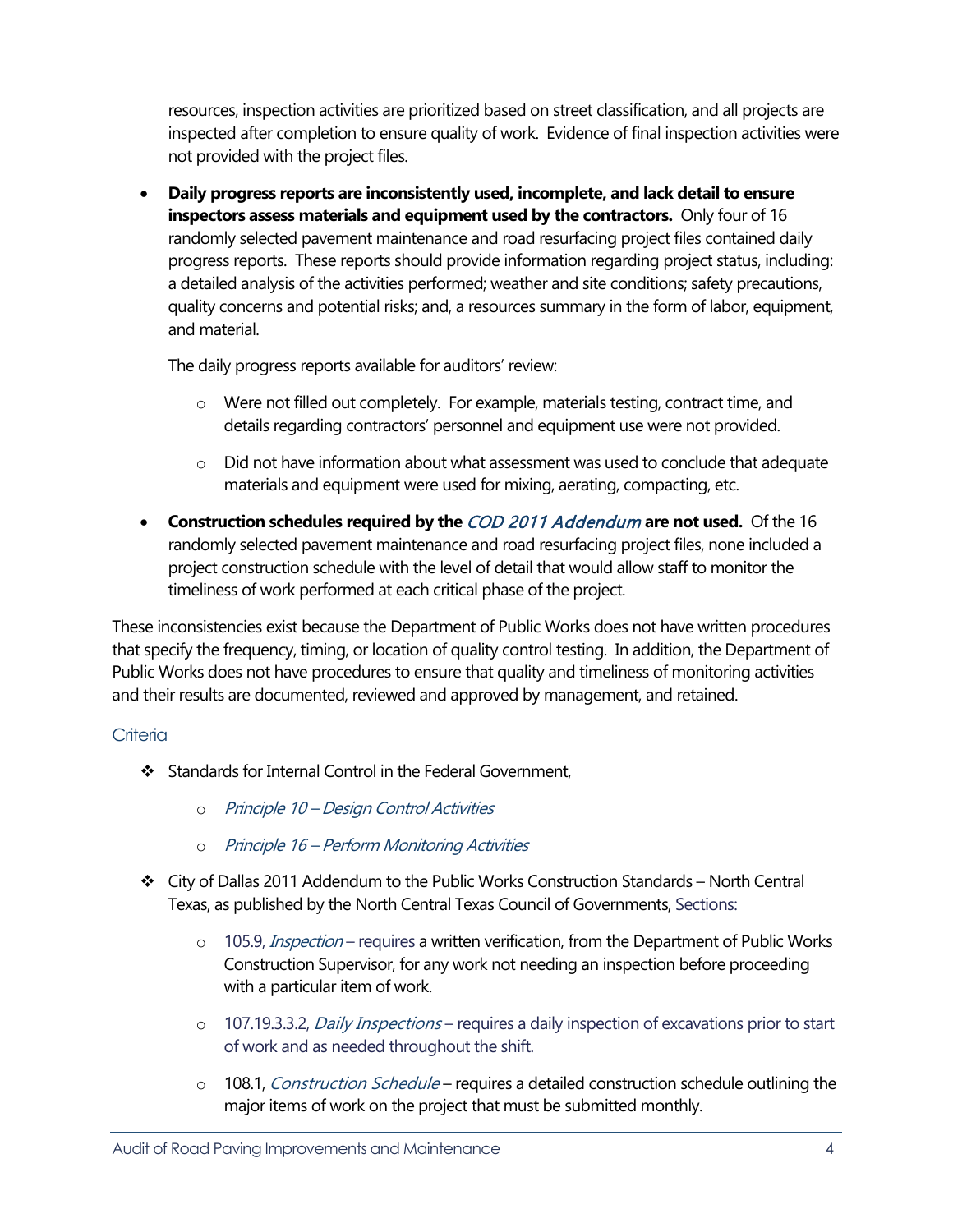- $\circ$  301.1, *Equipment* requires that all equipment be approved as to condition before the contractor is permitted to begin construction operations.
- o 303.8, Standard Classes of Concrete Test Cylinders requires testing of materials and pavement strength tests.
- o 301.3, Construction Quality Control Program requires testing of materials, pavement thickness, or pavement strength as part of a quality assurance program.
- o 404.3.1, *Laboratory Evaluation* requires lab evaluation of exact materials used at least during the calendar year, for maintenance projects.
- **↑** The 2017 Capital Bond Request for Proposal requires a final "Punchlist" walk-through inspection on a project-by-project basis.
- \* The 36-Month Maintenance & Street Improvements Projects FY2020-2022 requires a final "Punchlist" walk-through inspection on a project-by-project basis.

#### Assessed Risk Rating:

**High**

#### We recommend the **Director of the Department of Public Works:**

**A.1:** Revise and implement department procedures to specify the frequency, timing, and location of quality control testing for all pavement maintenance and road resurfacing projects.

**A.2:** Revise and implement department procedures to ensure that quality and timeliness of monitoring activities and their results are documented, reviewed and approved by management, and retained.

**A.3:** Update the progress report form to an electronic format and include a checklist for inspectors to assess construction site aspects in accordance with the City of Dallas 2011 Addendum to North Central Texas Council of Governments, Public Works Construction Standards Sections 107.19.3.3.2, 107.19.3.3.3, 108.2.1 and 404.3.1.1, 404.3.3.1, 504.5.3.2, 702.4.2.

**A.4:** Ensure inspectors consistently complete all sections of the updated progress report form.

**A.5:** Ensure that daily schedules include construction start dates, end dates, the current milestone being worked on, and the treatment type being used.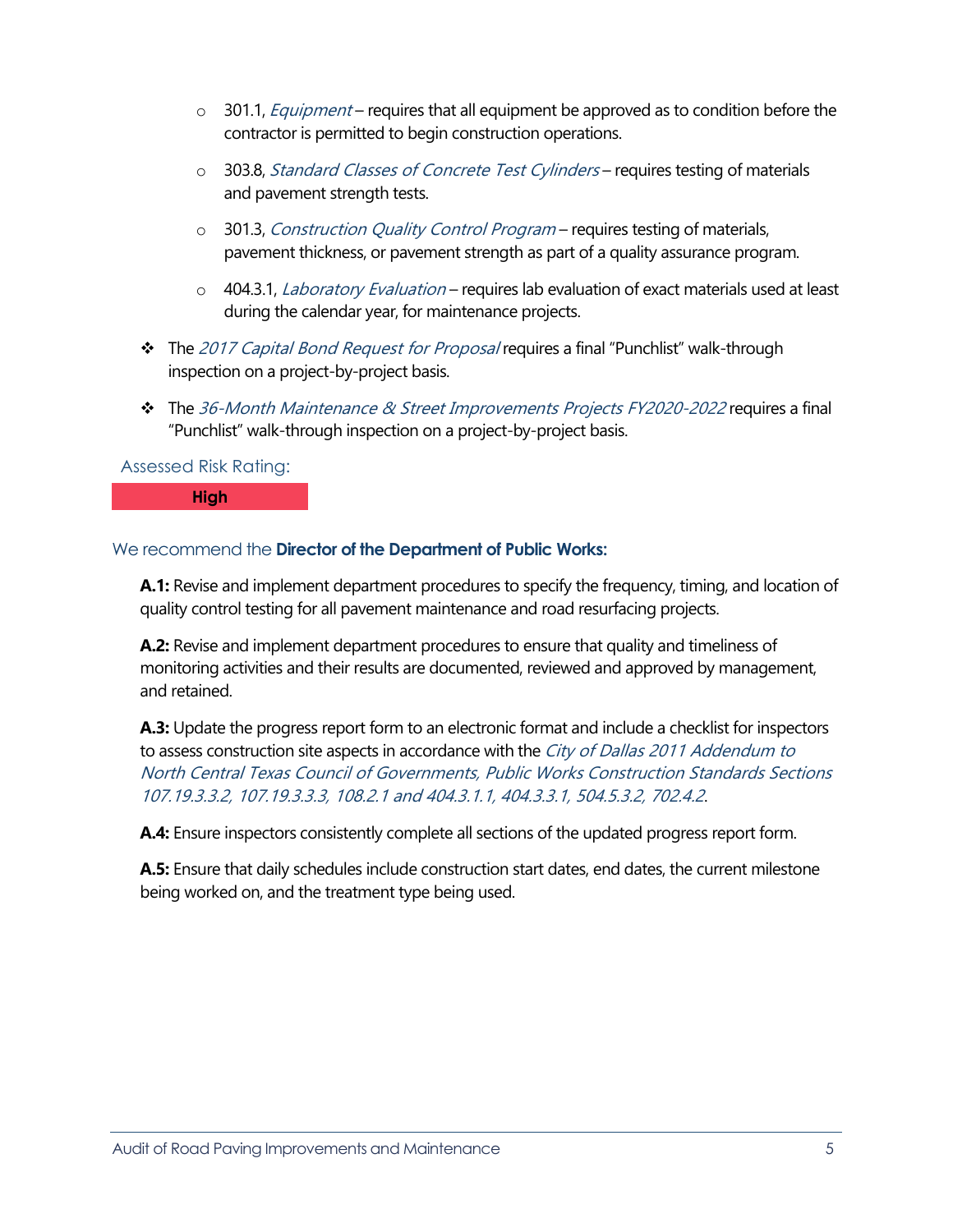### <span id="page-7-0"></span>**Observation B: [Project Expenditures](#page-1-0)**

The Department of Public Works personnel do not consistently document and review quantities of materials invoiced for pavement maintenance and road resurfacing projects. As such, there is an increased risk of fraudulent activities or improper payment to contractors.

The Department of Public Works personnel are supposed to use Quantity Verification Sheets, QV Sheets, and Summary Sheets for documentation as described in [Exhibit 1](#page-7-1) below:

<span id="page-7-1"></span>**Exhibit 1:**



Project Expenditure Verification Systems Used by the Department of Public Works

**Source:** Department of Public Works' project documentation; graphic created by the Office of the City Auditor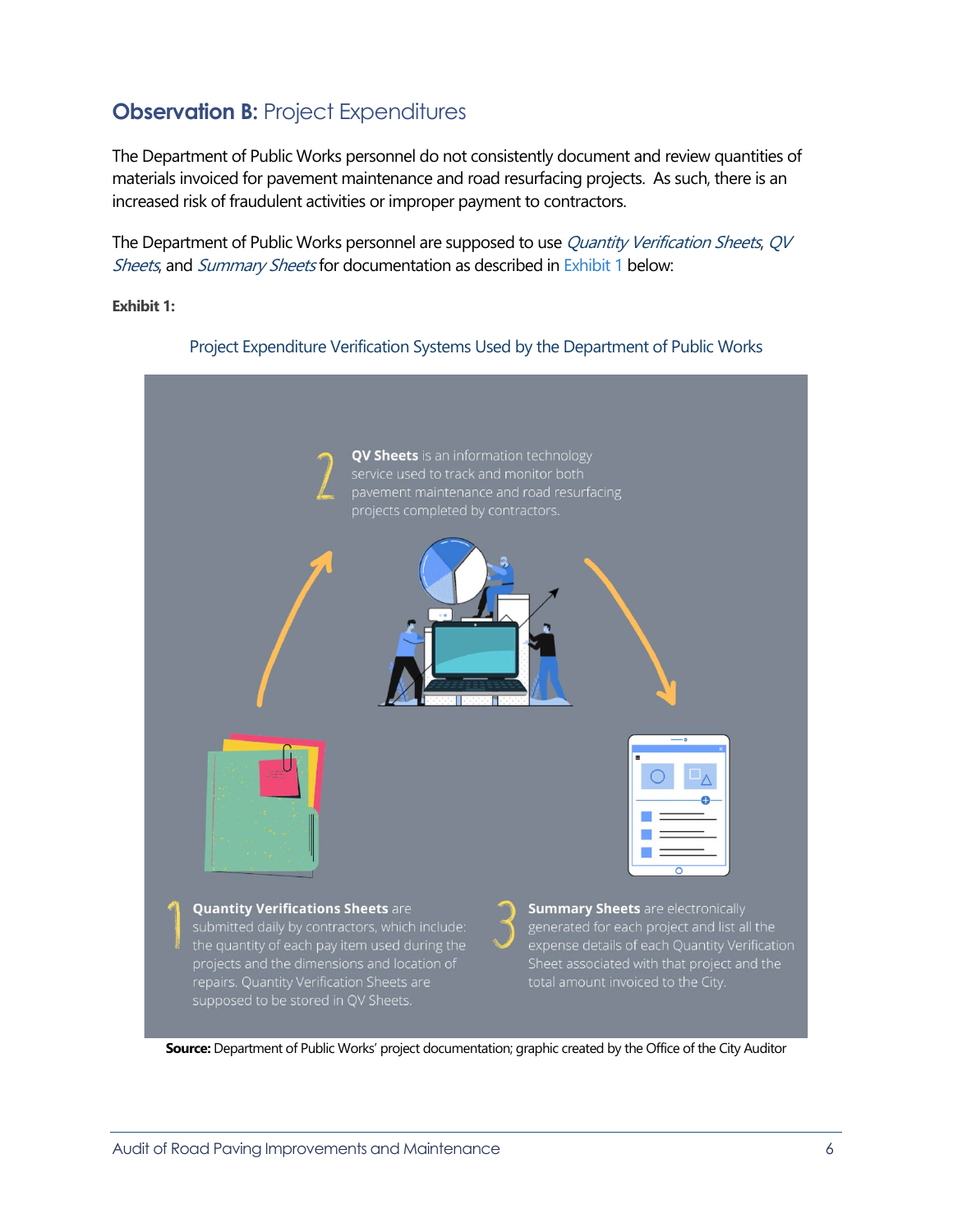Review of project documentation for 16 randomly selected pavement maintenance and road resurfacing projects<sup>[2](#page-8-1)</sup> noted the following:

- None of the five pavement maintenance project files included *Quantity Verification Sheets* or evidence that Department of Public Works personnel reviewed and approved quantities invoiced. As such, management cannot ensure validity of quantities invoiced per the Summary Sheets.
- Of the eleven road resurfacing project files, only two included the *Summary Sheets*. Without tracking all project expense detail in a centralized method, management cannot ensure completeness of quantities invoiced from the Quantity Verification Sheets.
	- $\triangleright$  Of the two projects that included *Summary Sheets*, documentation for one project file (PB17V953H) was missing *Quantity Verification Sheets* to support the total materials invoiced. Specifically, the total quantity supported by Quantity Verification Sheets for 10-inch thick reinforced concrete pavement was 2,009.44 square yards. However, 5,042.38 square yards were invoiced per the *Summary Sheet*, more than double the quantity supported. This amounts to more than \$200,000 in potential overbilling to the City.

#### **Criteria**

- $\div$  City of Dallas 2011 Addendum to the Public Works Construction Standards North Central Texas, as published by the North Central Texas Council of Governments, Section 109.5.1, Monthly Estimate
- Standards for Internal Control in the Federal Government.
	- o Principle 10 Design Control Activities
	- o Principle 16 Perform Monitoring Activities
	- o Principle 17 Evaluate Issues and Remediate Deficiencies

#### Assessed Risk Rating:

<span id="page-8-0"></span>**High**

### We recommend the **Director of the Department of Public Works:**

**B.1:** Ensure consistent use of *Quantity Verification Sheets* for all road pavement projects to facilitate review and validation of quantities of materials invoiced.

**B.2:** Ensure consistent use of *Summary Sheets* or another documented, centralized method to verify completeness and accuracy of all quantities validated by the Quantity Verification Sheets.

<span id="page-8-1"></span><sup>&</sup>lt;sup>2</sup> Three pavement maintenance and road resurfacing project files were not provided by the Department of Public Works.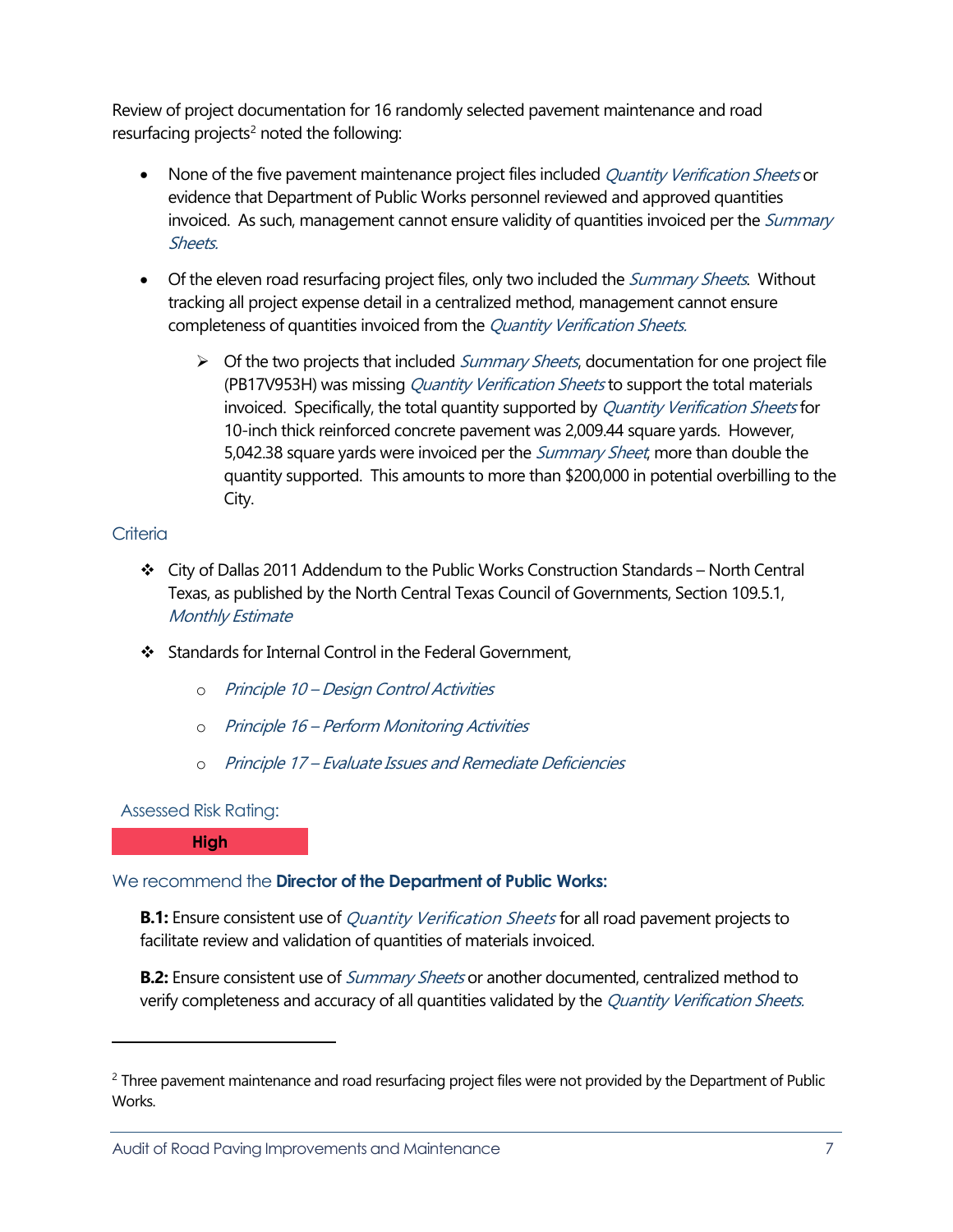**B.3:** Determine the amount of overbilling for project PB17V953H and recoup overpayment from the contractor.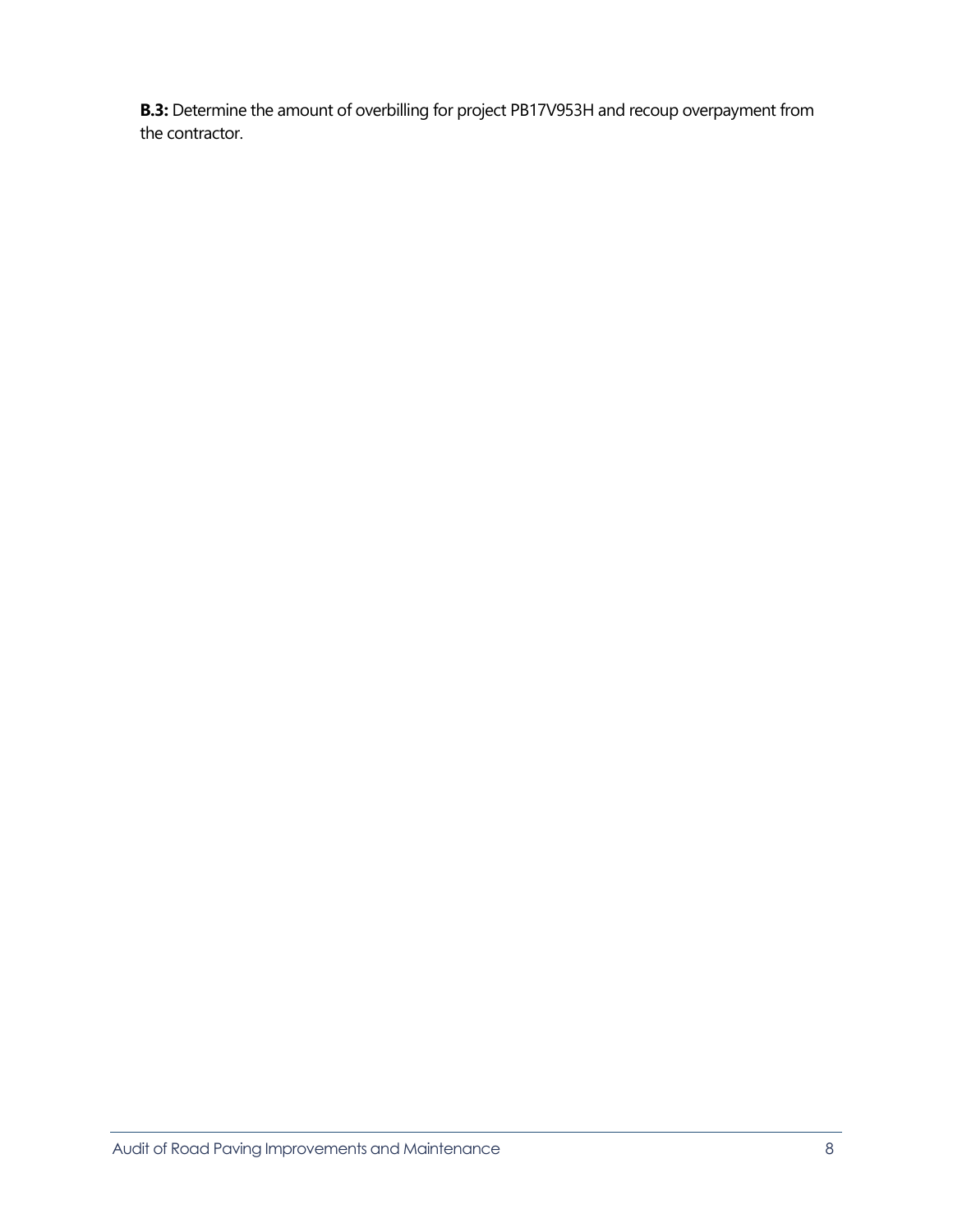### <span id="page-10-0"></span>**Observation C: [Project Cost Overages](#page-1-0)**

Of the sixteen randomly selected pavement maintenance and road resurfacing project files, six were completed with significant cost overages without the reason for the overages documented in the project files. As such, management cannot evaluate the systemic causes of project cost overages because management does not monitor and evaluate root causes for cost overages to enhance accuracy and reasonableness of future cost estimations for road pavement projects.

### Pavement Maintenance Project Overages

- Estimated Costs Combined estimated costs for pavement maintenance projects Denham, Ranchero, Murdock, and Big Thicket totaled \$391,772.
- Total Expenditures The total expenditures for all four completed projects were \$885,093, or \$493,301 over the estimated costs.

### Road Resurfacing Project Overages

- Estimated Costs Combined estimated costs for road surfacing projects PB17V953 and PB17V514 totaled \$309,878.
- Total Expenditures The total expenditures for both completed projects were \$764,946, or \$455,068 over the estimated costs.

### Total Project Overages

Cost overages for projects completed by the two contractors totaled \$15,554,244, or 12 percent over the total estimated cost. (Se[e Exhibit 2](#page-11-0) on page 10) Public Works does not document the reasons for project cost overages and does not monitor and evaluate root causes for cost overages to enhance accuracy and reasonableness of cost estimations for road pavement projects.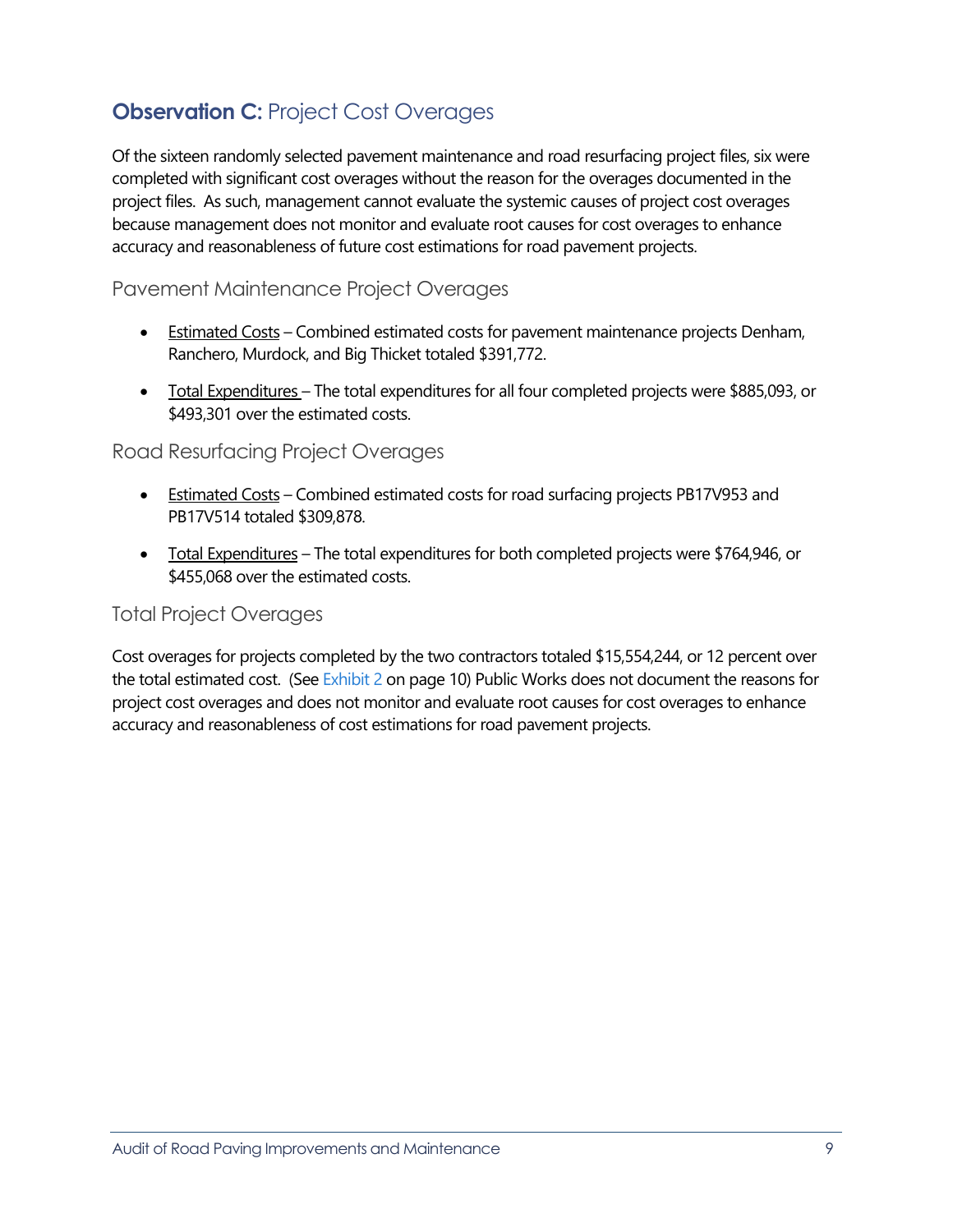#### <span id="page-11-0"></span>**Exhibit 2:**

| Completed Froject Cost Analysis as Of October 20, 2021                                      |                            |                         |                          |                    |                                   |     |
|---------------------------------------------------------------------------------------------|----------------------------|-------------------------|--------------------------|--------------------|-----------------------------------|-----|
| <b>Contract</b>                                                                             | Contractor                 | <b>Activities</b>       | <b>Estimated</b><br>Cost | <b>Actual Cost</b> | $-$ Variance $-$<br><b>Dollar</b> | %   |
| 2019 Street<br>Resurfacing & Street<br>Improvements for the<br>2017 Capital Bond<br>Program | Texas<br>Materials, Inc.   | Road<br>Resurfacing     | \$52,406,624             | \$49,811,418       | -\$2,595,206                      |     |
| 36-Month Street<br>Resurfacing &<br>Improvements for the<br>2017 Capital Bond<br>Program    | Heritage<br>Materials, LLC | Road<br>Resurfacing     | \$21,590,857             | 24,019,096         | \$2,428,239                       |     |
| 36-Month<br>Maintenance and<br>Street Improvements                                          | Heritage<br>Materials, LLC | Pavement<br>maintenance | \$51,106,501             | 66,827,712         | \$15,721,211                      |     |
|                                                                                             |                            | <b>Total</b>            | \$125,103,982            | \$140,658,226      | \$15,554,244                      | 12% |

### Completed Project Cost Analysis as of October 28, 2021

**Source:** Department of Public Works Completed Projects Data as of October 28, 2021.

#### **Criteria**

- Standards for Internal Control in the Federal Government,
	- o Principle 10 Design Control Activities
	- o Principle 16 Perform Monitoring Activities
	- o Principle 17 Evaluate Issues and Remediate Deficiencies

#### Assessed Risk Rating:

**Moderate**

#### We recommend the **Director of the Department of Public Works:**

**C.1:** Ensure the reasons for project cost overages are documented in the project files.

**C.2:** Monitor and evaluate root causes for cost overages to enhance accuracy and reasonableness of cost estimations for road pavement projects.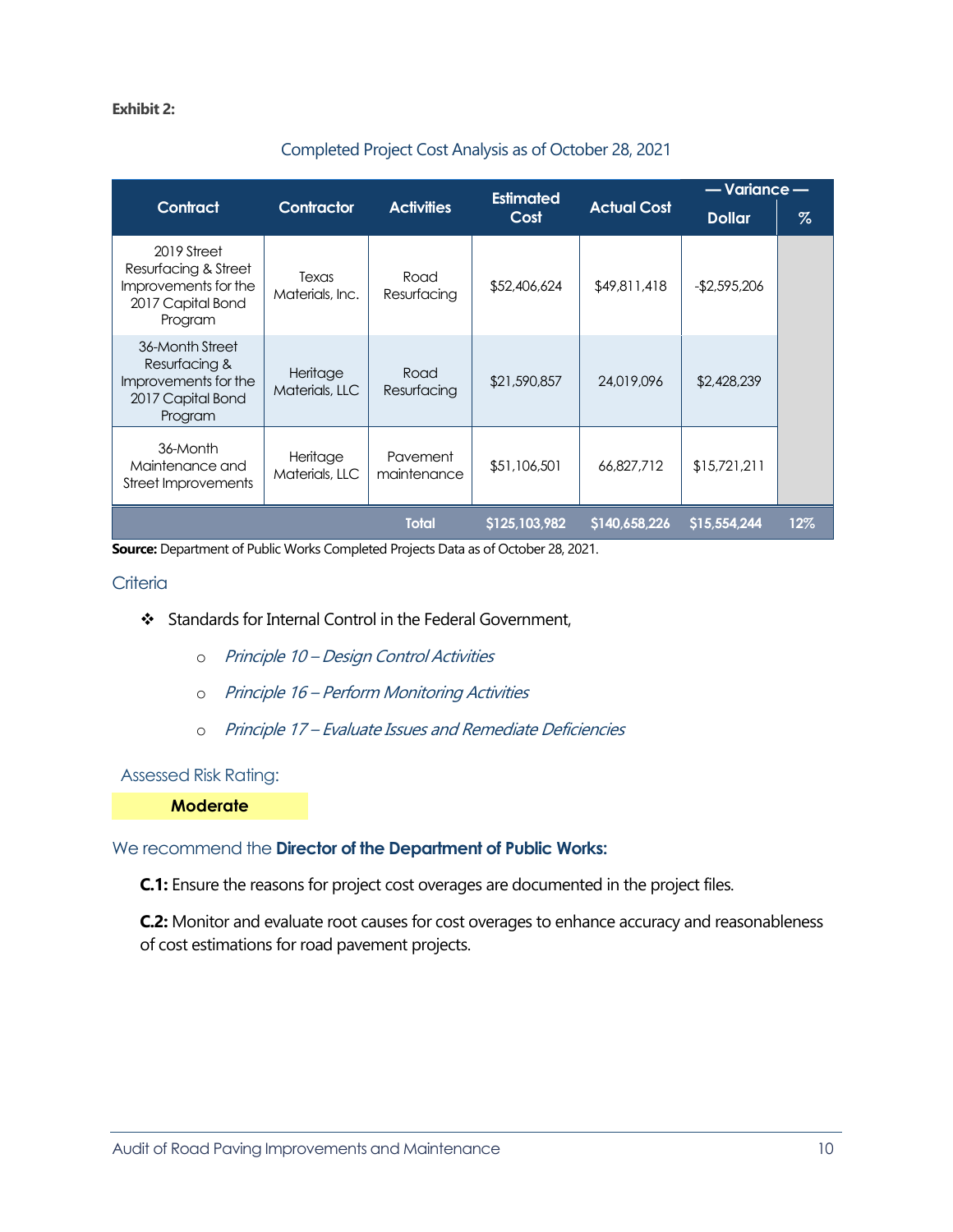### <span id="page-12-0"></span>**Observation D:** [Project Tracking and Document Organization](#page-1-0)

Pavement maintenance and road resurfacing project information is not centralized or reliable; and, stored project documentation is not organized or readily available for retrieval. As a result, management cannot ensure an accurate understanding or proper reporting of project status and lapses in required permitting occur (see [page 12\)](#page-13-0).

Specifically, the Department of Public Works does not have a centralized method of tracking pavement maintenance and road resurfacing projects and does not follow a systematic process for storing and retrieving pavement maintenance and road resurfacing project documentation.

In fact, the Department of Public Works uses three incompatible information technology systems, as well as paper documentation outside of the systems, to track and monitor pavement maintenance and road resurfacing projects (se[e Exhibit 3](#page-13-1) on page 12):

- GEO is used to track the status of pavement maintenance projects.
- Tririga is used to track the status of road resurfacing projects.
- QV Sheets is used to track and monitor both pavement maintenance and road resurfacing projects completed by contractors.
- Paper documents are stored in boxes that may also be used to track and monitor pavement maintenance and road resurfacing projects completed by contractors.<sup>3</sup> Three of 16 randomly selected project files were stored in the boxes and were not provided by the Department of Public Works.

<span id="page-12-1"></span> $3$  According to Department of Public Works personnel, the department was using a paper form of  $QV$  Sheets before an electronic form of QV Sheets was implemented during the current contract period beginning September 2019.

Audit of Road Paving Improvements and Maintenance 11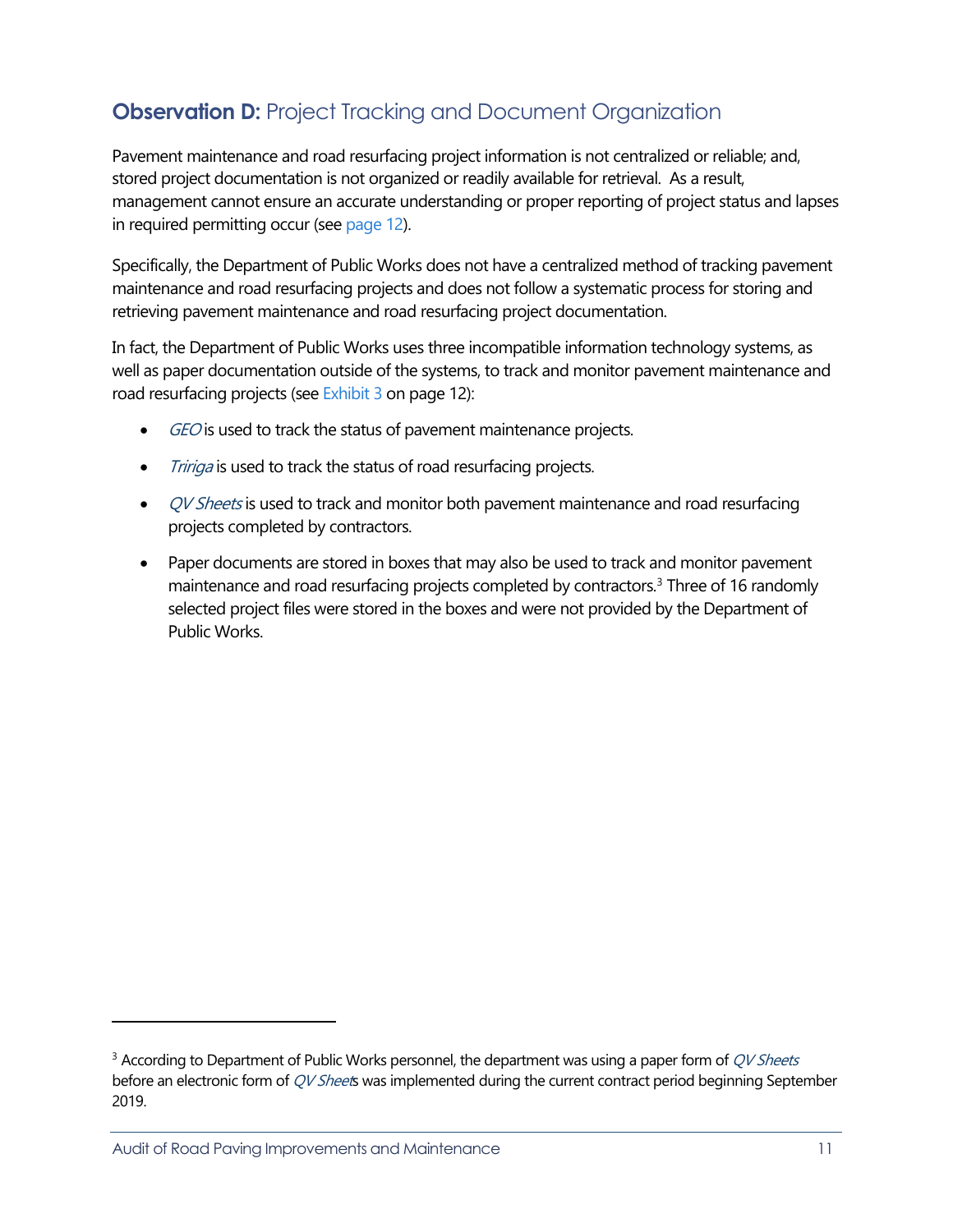<span id="page-13-1"></span>

**Source:** Office of the City Auditor, process walk-through with Department of Public Works management

<span id="page-13-0"></span>These tracking systems do not interface with each other, and management does not have controls in place to ensure consistency of pavement maintenance and road resurfacing projects details in the systems. Important dates for pavement maintenance and road resurfacing projects, such as the scheduled start and finish dates, are inconsistent, not indicated, or do not match supporting documentation. For example,

- One road resurfacing project was listed as complete with start and finish dates between June 30, 2020 through July 24, 2020, in *QV Sheets*. However, dates listed in *Tririga* specify October 1, 2020 through September 30, 2021, indicating that the project is still ongoing.
- One pavement maintenance project was listed as complete with start and finish dates between April 25, 2020 through June 19, 2020, in *QV Sheets*, and April 28, 2020 through May 11, 2020, in GEO.

Confusing project status information has led to multiple construction permits lapsing the pavement maintenance and road resurfacing projects start and completion dates. Permit details from the City's Right-of-Way document system indicate that:

- Permits for nine pavement maintenance and road resurfacing projects reviewed expired before the projects were completed.
- A permit for one pavement maintenance and road resurfacing project reviewed was obtained after construction on the project began.
- A permit was not obtained for two pavement maintenance and road resurfacing projects reviewed.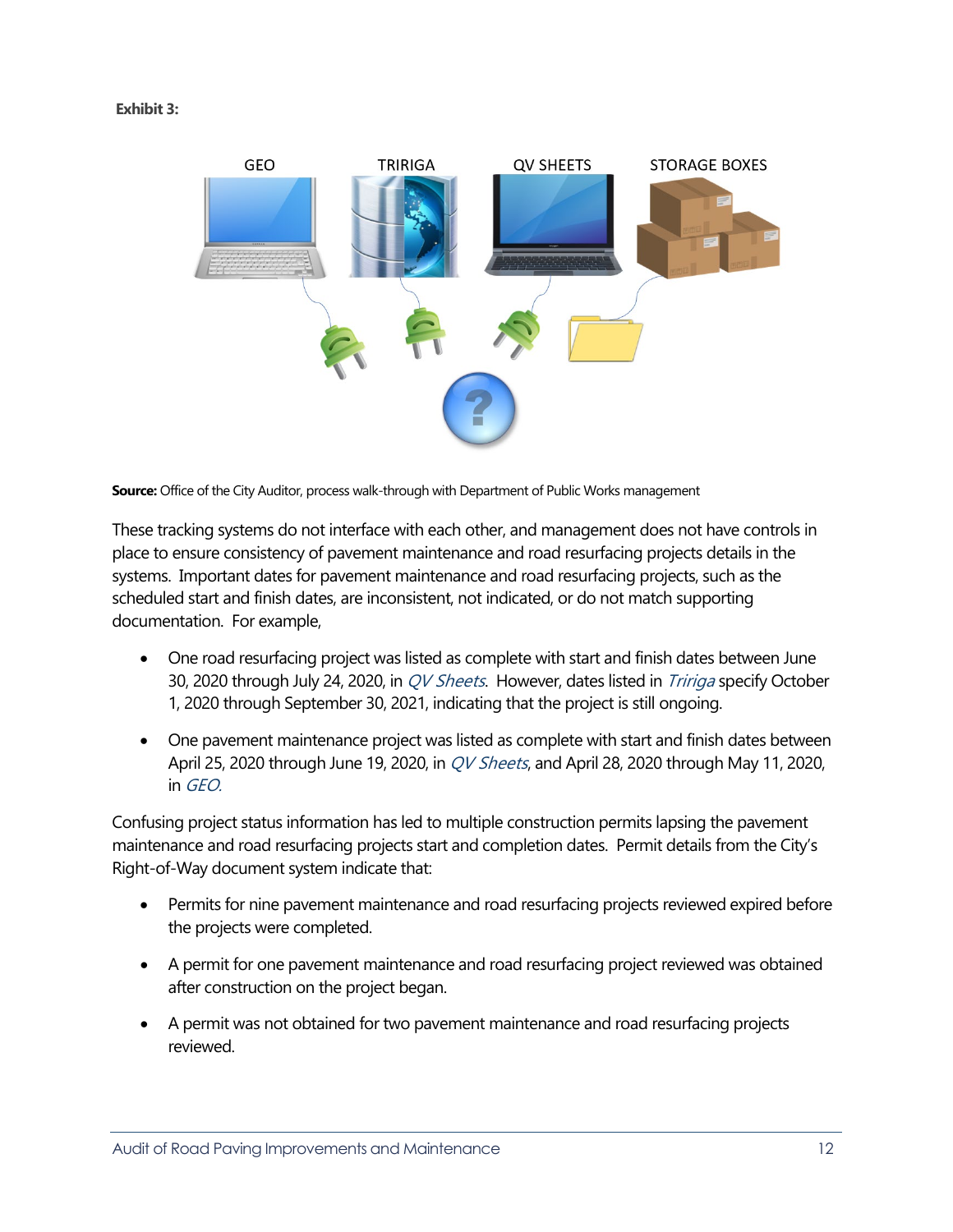#### **Criteria**

- Standards for Internal Control in the Federal Government,
	- o Principle 10 Design Control Activities
	- o Principle 11 Design Activities for the Information System
	- o Principle 16 Perform Monitoring Activities
- Dallas City Code, Chapter 43, Streets and Sidewalks, Sections:
	- o 43-49, Construction Permit Required
	- o 43-42, Construction Permit Expiration; New Permit Required Before Recommencing **Work**
	- o 43-139, Permit Required; Exceptions; Conditions; Denial and Revocation

Assessed Risk Rating:

**Moderate**

#### We recommend the **Director of the Department of Public Works:**

**D.1:** Develop and implement a method to track construction permit status and expiration to ensure compliance with Dallas City Code.

**D.2:** Develop specifications for a new or upgraded centralized system to accurately track the status of all pavement maintenance and road resurfacing projects.

**D.3:** Ensure that pavement maintenance and road resurfacing project information included in the new or upgraded centralized tracking system is consistent and reliable.

**D.4:** Develop a systematic process for storing and retrieving road pavement project documentation.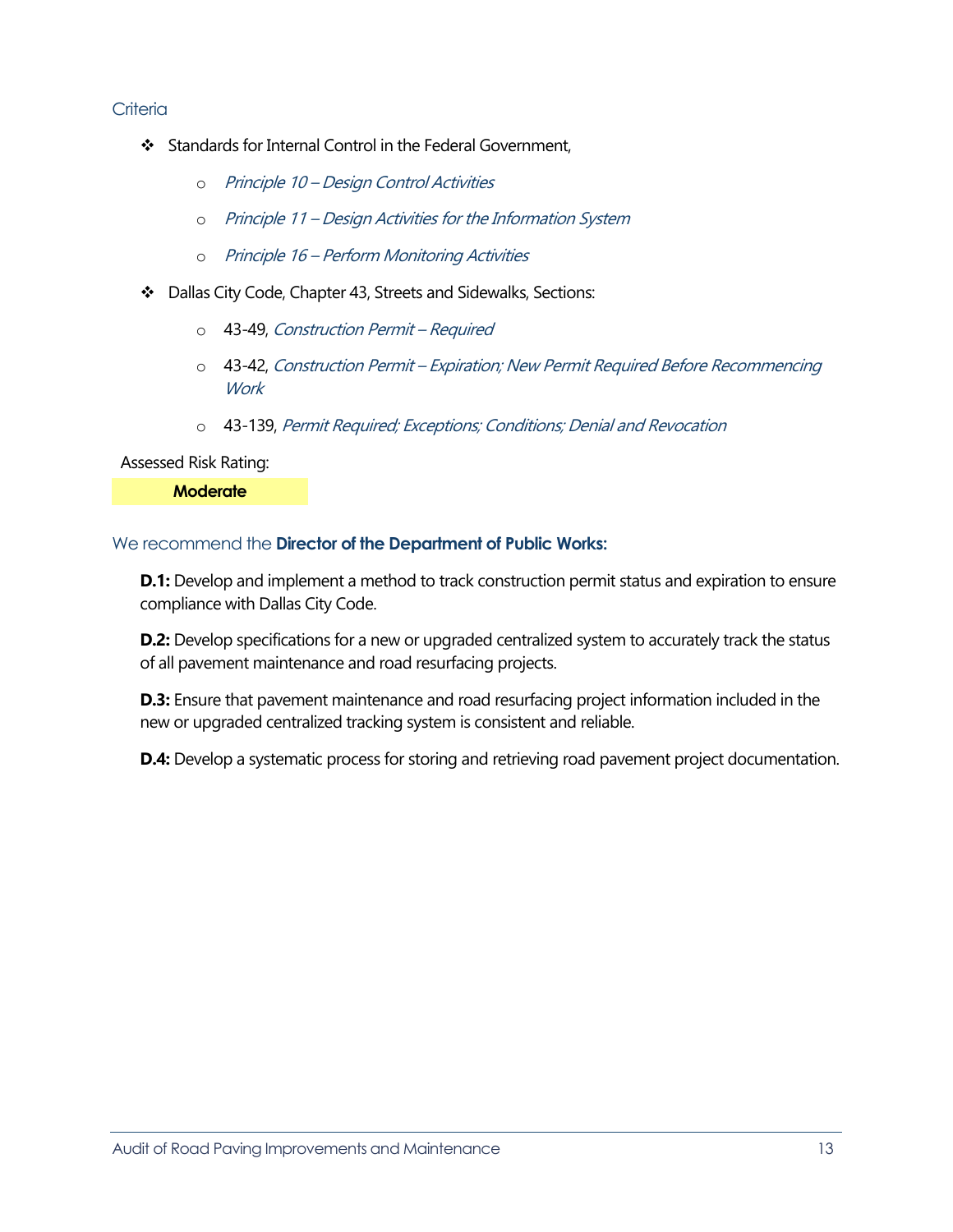### <span id="page-15-0"></span>**Observation E:** [Solicitation Requirements](#page-1-0)

While the Department of Public Works generally adhered to bid protocols as specified in the Requests for Proposals to bid road pavement activities, there is no evidence that contractor experience, financial capability, and safety and environmental records were verified. In addition, attestation requirements of Administrative Directive 4-05, Contracting Standards and Procedures (Interim) were not followed.

Without proper contractor evaluation during the solicitation process, there is an increased risk that the contractor could fail to meet program objectives for road pavement activities or default on contractual requirements. Furthermore, failure to obtain assurances from an independent attestation could result in decreased quality and effectiveness of the department's solicitation process.

### Solicitation Documents

There is no evidence that the Department of Public Works evaluated bidding contractors' experience, financial capability to perform all planned road pavement projects, and environmental and occupational safety records. In addition, the following required solicitation documents are not included with the bidding files for the 13 project files reviewed:

- Resumes of key personnel assigned to work on the projects.
- Records of prior contractor experience and references.
- Form 7-Bid Bond, to help quarantee that the bidding contractor is financially stable and has the necessary resources to take on all projects.

Department of Public Works personnel did not follow its two 36-Month bid proposals or Administrative Directive 4-05, Contracting Standards and Procedures (Interim), for bidder evaluation.

### City Auditor Attestation

The Department of Public Works did not follow Administrative Directive 4-05, Contracting Standards and Procedures (Interim) requirement to request a City Auditor attestation to obtain the following assurances:

- Information communicated to potential bidders was accurate and complied with City ordinances and state statutes.
- Confirmation that the bid specifications promote competition and competitive pricing.
- Confirmation that the Department of Public Works performed due diligence when developing the bid specifications by consulting with other departments, such as the City Attorney's Office, and documenting the consultation.
- Confirmation that the Department of Public Works evaluated bids and found them to meet the minimum requirements for low bid or that the most advantageous proposer was determined based on the published evaluation criterion.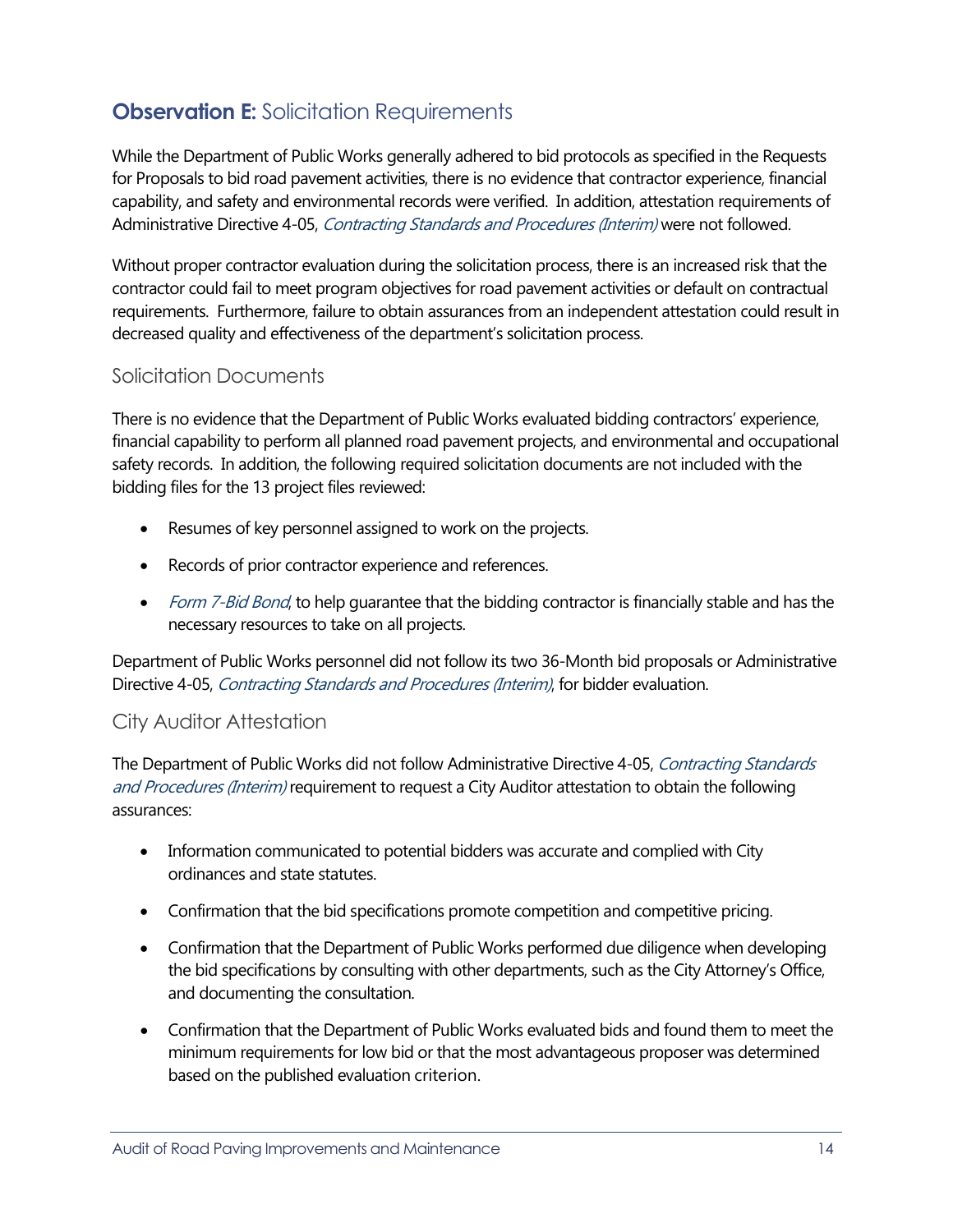Administrative Directive 4-05, Contracting Standards and Procedures (Interim) requires an attestation engagement for all construction projects with an estimated contract award of \$50 million or greater.

#### **Criteria**

- Administrative Directive 4-05, Contracting Standards and Procedures (Interim),
	- o Section 9.5.5 states, "the City Auditor must complete an attestation engagement for all construction projects with an estimated contract award of \$50 million and greater, prior to scheduling the agenda item for City Council consideration."
	- $\circ$  *Section 10.6.4* specifies the minimum standard to be considered in the contracting process, including: experience with similar projects, past performance, financial capability and business practices, and proposed work plan.
- 36-Month Maintenance and Street Improvements Project FY 2020-2022 and the Bond 36- Month Street Resurfacing and Street Improvement Project FY 2020-2022 Requests for Proposal:
	- o Section A.18, Bidder Evaluation, requires evaluation of financial capability, experience, safety and environmental record, and prior performance.
	- o Section A.29, Forms Section
- 2018 Government Auditing Standards, Foundation and Principles for the Use and Application of Government Auditing Standards, Section 1.18, Attestation Engagements and Reviews of Financial Statements.

Assessed Risk Rating:

**Moderate**

### We recommend the **Director of the Department of Public Works:**

**E.1:** Ensure department personnel follow Administrative Directive 4-05, Contracting Standards and Procedures (Interim) for evaluation of bidders.

**E.2**: Ensure department personnel follow Administrative Directive 4-05, Contracting Standards and Procedures (Interim) for attestation requirements.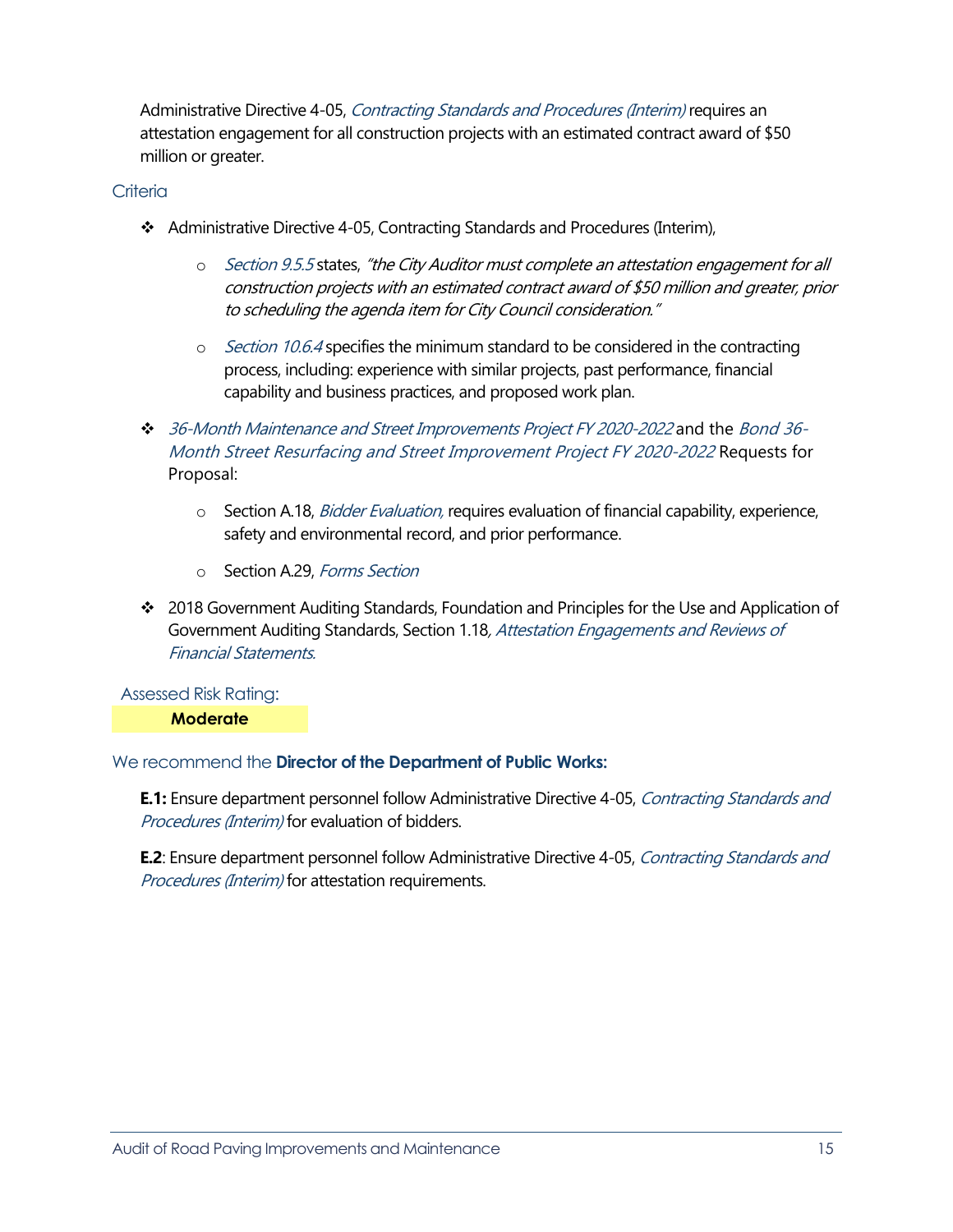### <span id="page-17-0"></span>**Appendix A:** [Background and Methodology](#page-1-0)

### <span id="page-17-1"></span>[Background](#page-1-0)

The Department of Public Works' mission is to maintain and enhance the condition and safety of Dallas streets, alleys, and sidewalks while promoting innovative, "Service First" solutions and a high quality of life for all the City's residents, businesses, and visitors. The Department of Public Works' responsibilities include the design, construction, and maintenance of the City's mobility infrastructure in the City's rightof-way.

The Road Pavement Management division of the department collects data about the condition of approximately 11,800 lane miles of streets and alleys. They also analyze the data to identify current and future pavement conditions in support of street maintenance and capital improvement programs. To accomplish this work, the department contracted out various pavement maintenance and road resurfacing projects from 2019 through 2021 for nearly \$289 million.

### Infrastructure Management Plan

The Department of Public Works publishes its Five-Year Infrastructure Management Plan that describes the priorities and funding for streets, sidewalks, and alleys. The Infrastructure Maintenance Plan is updated annually based on infrastructure condition assessments and available budgets. Typical work performed on road pavement projects involves either preservation or pavement maintenance and road resurfacing:

- 1. Preservation is utilized on asphalt streets with a PCI rating of a 60-70, a high "C" condition with the goal of slowing deterioration that would require more expensive repair work. Slurry seal, a type of treatment that seals and smooths surfaces and conceals scars from previous work, is primarily used in residential areas. This type of work was not evaluated during this audit.
- 2. Pavement maintenance and road resurfacing work consists of more substantial repairs on streets that have deteriorated to beyond the need of preservation treatment. This is also used to seal and smooth surfaces and conceal scars from previous work but is mostly used in hightraffic areas. This type of work was evaluated during the audit. Examples of pavement maintenance and road resurfacing activities include:
	- Full depth asphalt
	- Partial reconstruction
	- **Rehabilitation**
	- **Restoration**
	- Asphalt over concrete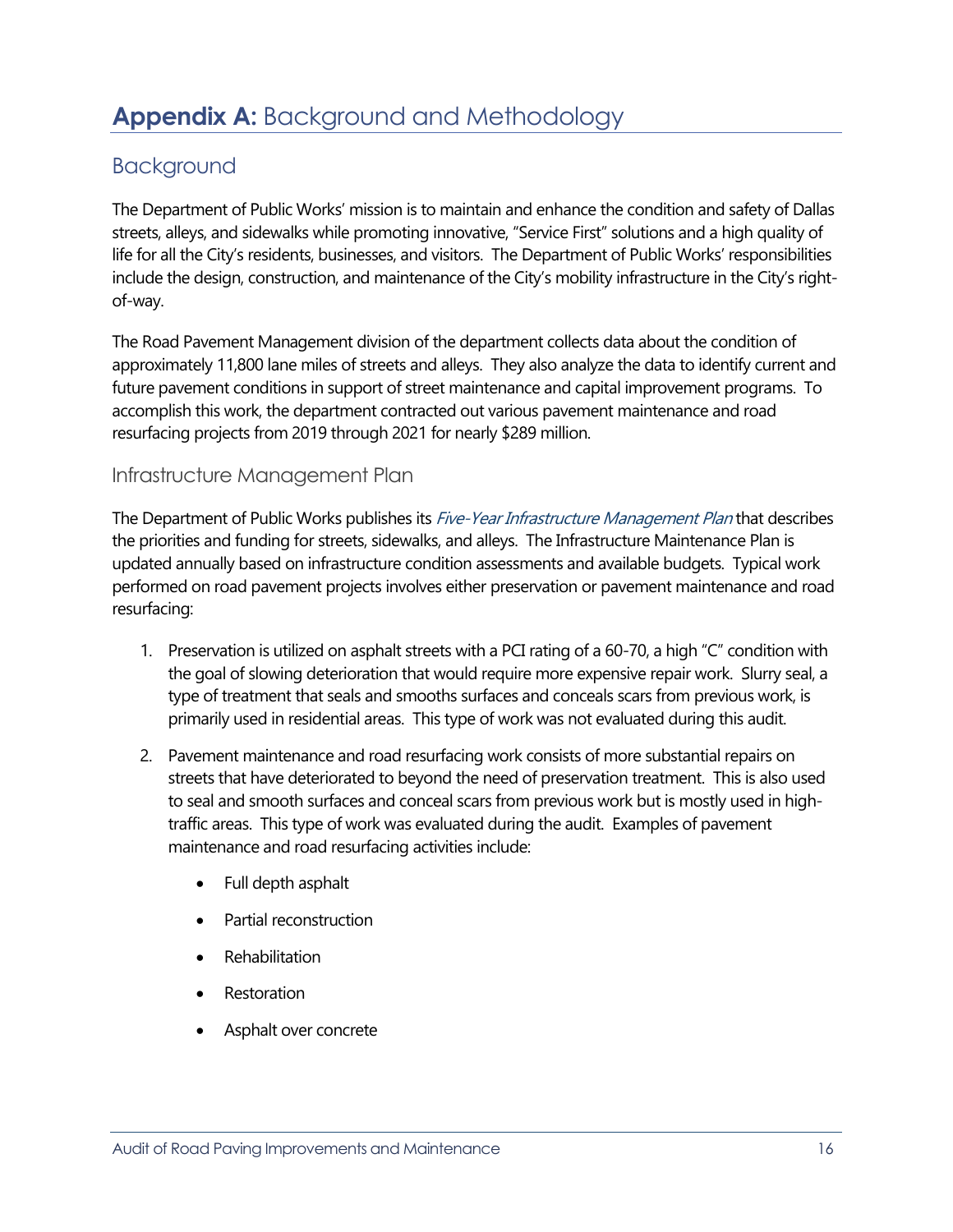### **Contractors**

Solicitation, monitoring, and inspection of pavement maintenance and road resurfacing activities performed by two contractors were evaluated during the audit.

### **Heritage Materials, LLC**

In September 2019, Heritage Materials, LLC. entered the 36-Month Maintenance and Street Improvements Project FY 2020-2022 and the 36-Month Street Resurfacing and Improvements for the 2017 Capital Bond Program contracts for pavement maintenance and road resurfacing activities, totaling \$154,865,243 and \$80,355,051, respectively.

### Texas Materials, Inc.

In September 2018, Texas Materials, Inc., formerly Oldcastle Materials Texas, Inc., entered the 2019 Street Resurfacing and Street Improvements for the 2017 Capital Bond Program contract, a 24-month agreement to provide road resurfacing services. These projects were bundled into four separate construction contracts for each of the City's service maintenance areas, totaling \$53,686,607.

[Exhibit 4,](#page-19-0) on page 18, details the funding sources and amounts described in the contracts mentioned above.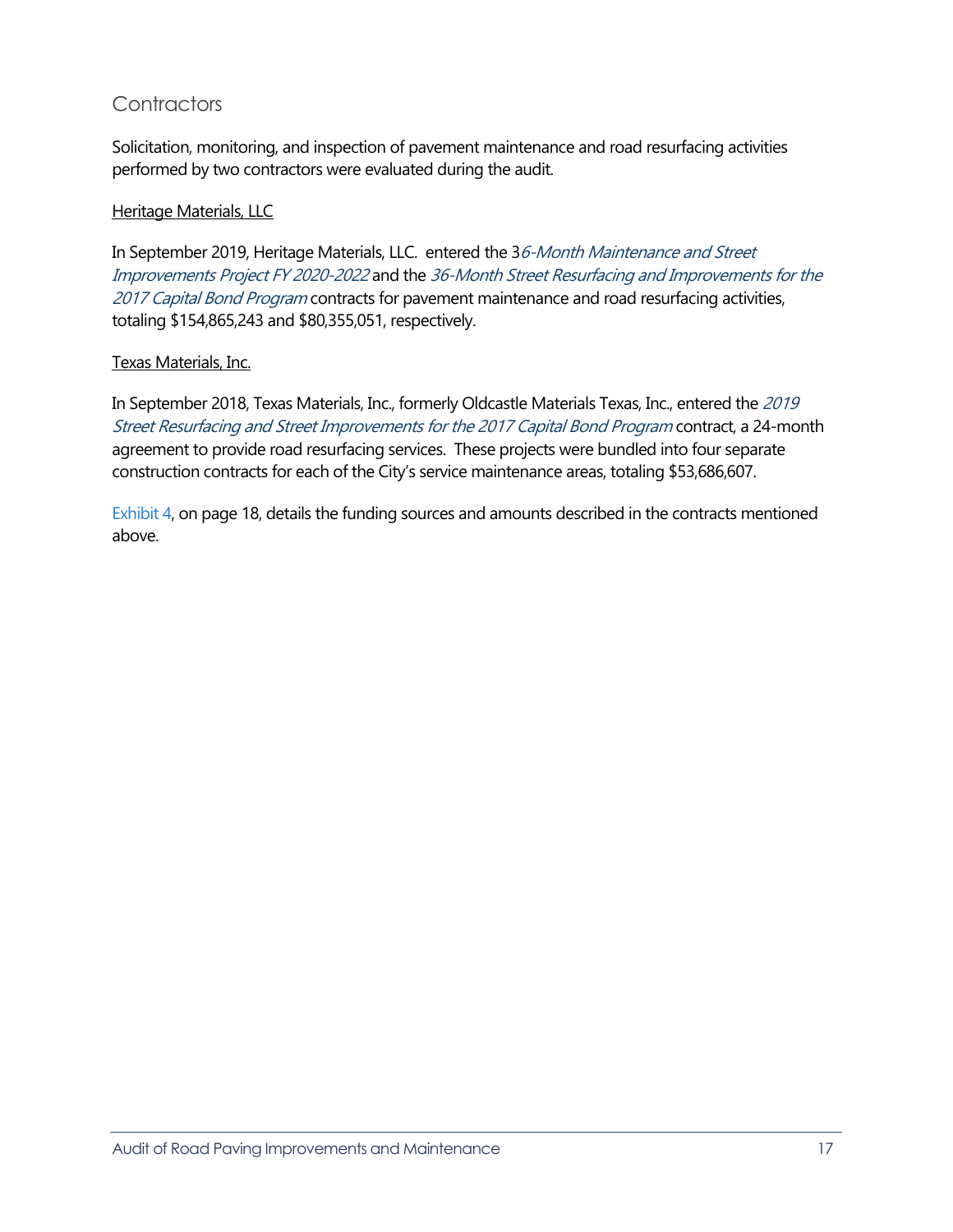### Funding Sources

<span id="page-19-0"></span>

| <b>Contract</b>                                                                                                       | <b>Source</b>                                                    | Contractor                                   | <b>Activities</b>       | Amount       |  |  |  |  |
|-----------------------------------------------------------------------------------------------------------------------|------------------------------------------------------------------|----------------------------------------------|-------------------------|--------------|--|--|--|--|
| 36-Month<br>Maintenance<br>& Street<br>Improvements                                                                   | 1995 General Obligation<br><b>Bond Program Fund</b>              | Heritage Materials,<br>LLC.                  | Pavement<br>maintenance | \$750,000    |  |  |  |  |
|                                                                                                                       | 1998 General Obligation<br><b>Bond Program Fund</b>              | Heritage Materials,<br>LLC.                  | Pavement<br>maintenance | \$384,257    |  |  |  |  |
|                                                                                                                       | 2003 General Obligation<br><b>Bond Program Fund</b>              | Heritage Materials,<br>LLC.                  | Pavement<br>maintenance | \$10,653,421 |  |  |  |  |
|                                                                                                                       | <b>Capital Projects</b><br>Reimbursement Fund<br>(Dallas County) | Heritage Materials,<br>LLC.                  | Pavement<br>maintenance | \$1,318,627  |  |  |  |  |
|                                                                                                                       | <b>General Fund</b>                                              | Heritage Materials,<br>LLC.                  | Pavement<br>maintenance | \$90,014,770 |  |  |  |  |
|                                                                                                                       | Resurfacing and<br>Reconstruction<br>Improvements Fund           | Heritage Materials,<br>LLC.                  | Pavement<br>maintenance | \$2,330,726  |  |  |  |  |
|                                                                                                                       | <b>Street and Alley</b><br>Improvement Fund                      | Heritage Materials,<br>LLC.                  | Pavement<br>maintenance | \$49,413,441 |  |  |  |  |
| 36-Month<br>Street<br>Resurfacing<br>and Street<br>Improvements<br>Project for<br>2017 Capital<br><b>Bond Program</b> | Street and Transportation<br>Fund                                | Heritage Materials,<br>LLC.                  | Road<br>Resurfacing     | \$80,355,051 |  |  |  |  |
| 2019 Street<br>Resurfacing<br>and Street<br>Improvements<br>for the 2017<br>Capital Bond<br>Program                   | Street and Transportation<br>Fund                                | Road<br>Texas Materials, Inc.<br>Resurfacing |                         | \$53,686,607 |  |  |  |  |
| <b>Total</b>                                                                                                          | \$288,906,900                                                    |                                              |                         |              |  |  |  |  |

**Source:** Department of Public Works executed contracts

### Project Details

Additional details for the projects completed under the contracts mentioned above, as of October 28, 2021, can be found i[n Exhibit 5 o](#page-20-0)n page 19.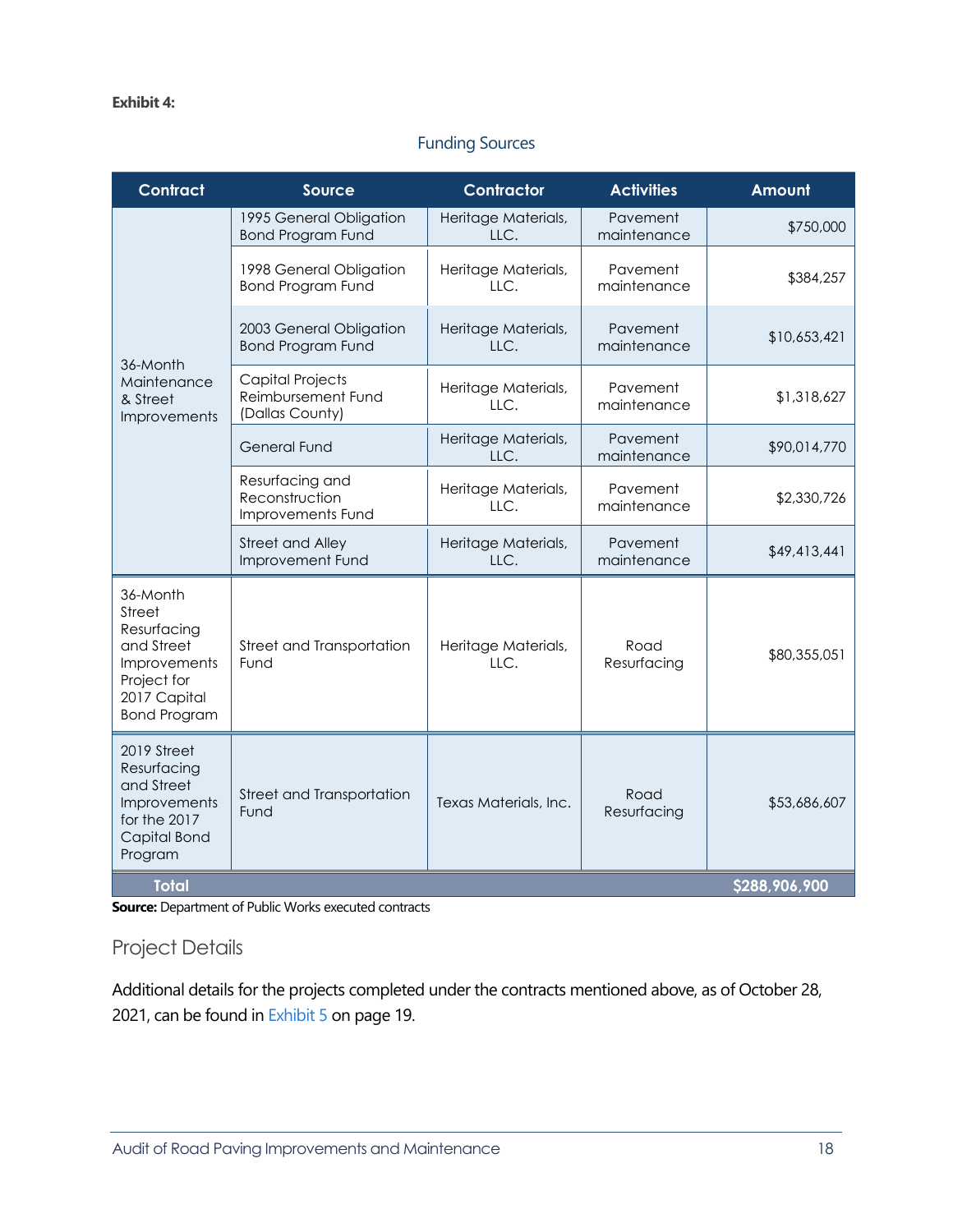#### <span id="page-20-0"></span>**Exhibit 5:**

### Completed Project Details as of October 28, 2021

| <b>Contract</b>                                                                                    | Contractor                     | <b>Activities</b>       | <b>Total Costs</b><br>to Date | No. of<br><b>Projects</b><br>Completed | Average<br>Days to<br><b>Complete</b> | Lane<br><b>Miles</b><br><b>Serviced</b> |
|----------------------------------------------------------------------------------------------------|--------------------------------|-------------------------|-------------------------------|----------------------------------------|---------------------------------------|-----------------------------------------|
| 2019 Street<br>Resurfacing & Street<br>Improvements for<br>the 2017 Capital<br><b>Bond Program</b> | Texas<br>Materials,<br>Inc.    | Road<br>Resurfacing     | \$49,811,418                  | 244                                    | 111 <sup>4</sup>                      | 202                                     |
| 36-Month Street<br>Resurfacing &<br>Improvements for<br>the 2017 Capital<br><b>Bond Program</b>    | Heritage<br>Materials,<br>LLC. | Road<br>Resurfacing     | \$24,019,096                  | 114                                    | 84                                    | 83                                      |
| 36-Month<br>Maintenance and<br>Street<br><i>Improvements</i>                                       | Heritage<br>Materials,<br>LLC. | Pavement<br>maintenance | \$66,827,712                  | 253                                    | 82                                    | 231                                     |
| <b>Total/Average</b>                                                                               |                                |                         | \$140,658,226                 | 611                                    | 92                                    | 516                                     |

**Source:** Department of Public Works completed projects data as of October 28, 2021

### City Comparison

As part of its Five-Year Infrastructure Management Plan for FY 2019 – FY 2023, the Department of Public Works performed a city comparison of bond program street reconstruction and street maintenance budgets for Fiscal Year 2018-2019, which included the following (see [Exhibit 6\):](#page-20-1)

#### <span id="page-20-1"></span>**Exhibit 6:**

#### City Comparison Fiscal Year 2018-2019

| City              | <b>Bond Budget - Street</b><br>Reconstruction | <b>Street Maintenance</b><br><b>Budget</b> | Lane Miles | Population | <b>Street</b><br>Maintenance<br><b>Budget per Lane</b><br>Mile |
|-------------------|-----------------------------------------------|--------------------------------------------|------------|------------|----------------------------------------------------------------|
| Houston**         | \$174,175,000                                 | \$33,338,578                               | 16,000     | 2,312,717  | 2,084                                                          |
| <b>Fort Worth</b> |                                               | \$38,375,838                               | 7,518      | 874,168    | 5,105                                                          |
| <b>Dallas</b>     | \$67,200,000                                  | \$41,200,000                               | 11,770     | 1,318,000  | 3,500                                                          |
| <b>Austin</b>     |                                               | \$75,800,000                               | 9,885      | 1,834,298  | 7,668                                                          |

.. Includes \$1.9B in Enterprise funds.

**Source:** City of Dallas Infrastructure Management Plan for FY 2019 – FY 2023; Appendix A

<span id="page-20-2"></span><sup>&</sup>lt;sup>4</sup> Auditor excluded projects with a negative value for the number of days to completion (project start date was later than the provided completion date).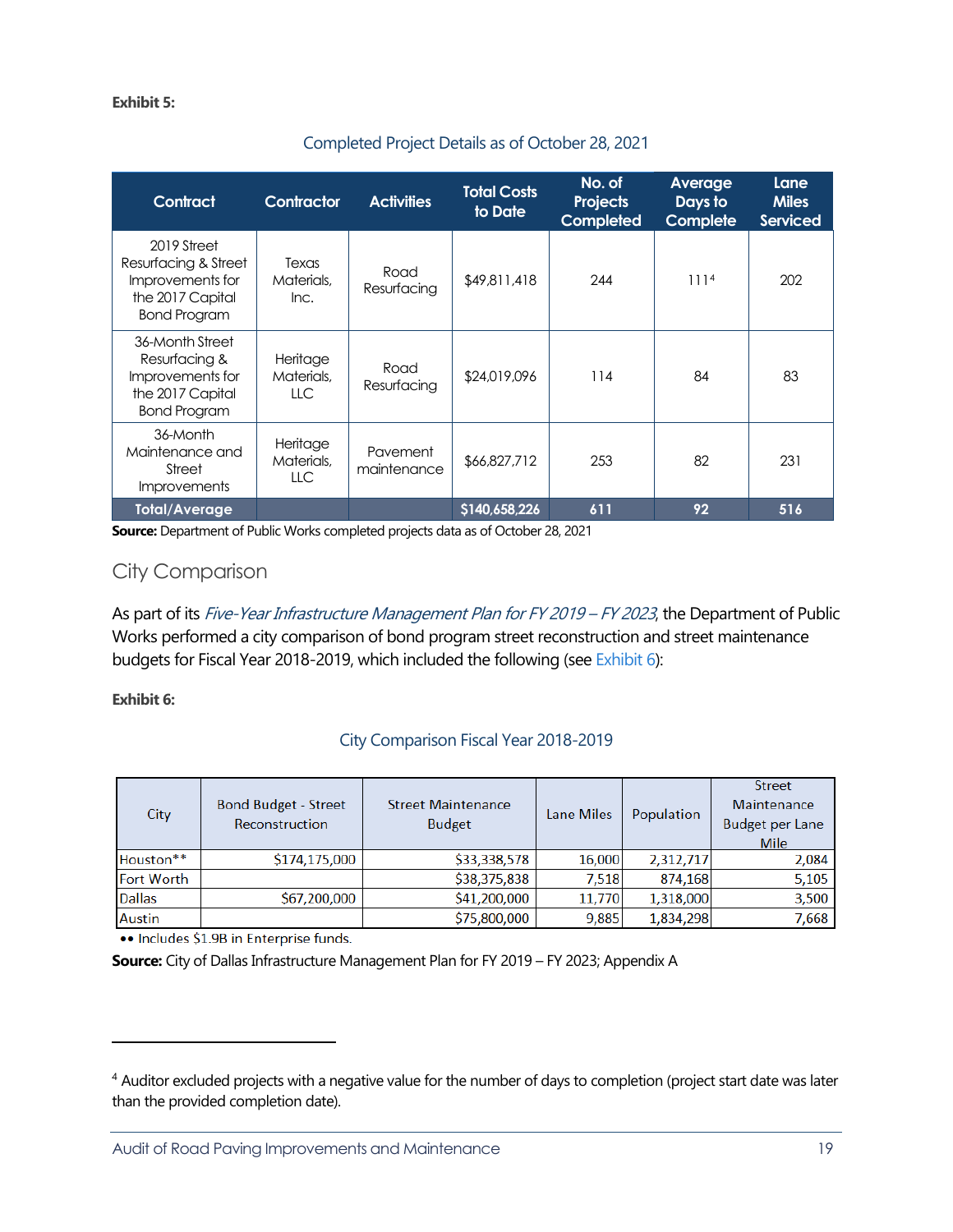Specifically, the study shows a comparison of Texas cities' street maintenance budget per lane mile. The City of Dallas had the second lowest budget for street maintenance per lane mile, with the City of Austin having more than double the street maintenance budget per lane mile compared to the City of Dallas.

Prior Audits conducted by the Office of the City Auditor

In Fiscal Year 2015, the Office of the City Auditor completed the *Audit of Paving and Maintenance* Program/Capital Program Streets and Thoroughfares, with a follow-up issued in 2017. At that time, auditors concluded that three observations remained a concern:

- Unmet inspection requirements.
- Lack of documentation to demonstrate work was performed.
- Inconsistent or unreliable use of project management systems.

### <span id="page-21-0"></span>[Methodology](#page-1-0)

The audit methodology included:

- 1. Interviewing personnel from the Department of Public Works and other city departments.
- 2. Reviewing policies and procedures, city directives, requests for proposals, and contract agreements, including:
	- The 2004 Standard Specifications for Public Works Construction, North Central Texas Council of Governments.
	- The City of Dallas 2011 Addendum to North Central Texas Council of Governments, Public Works Construction Standards.
	- Special Provisions and Proposal for the 36-Month Maintenance and Street Improvements Project FY 2020-FY 2022.
	- Special Provisions and Proposal for the 36-Month Street Resurfacing and Street Improvements for the 2017 Capital Bond Program.
	- Special Provisions and Proposal for 2019 Street Resurfacing and Street Improvements for the 2017 Capital Bond Program.
	- Pavement Cut and Repair Standards Manual.
	- Dallas City Code, Chapter 43, Streets and sidewalks.
- 3. Performing various analyses, including evaluating the average bid unit prices used by the Texas Department of Transportation for road paving improvements and maintenance/construction projects; as well as benchmarking with the cities of Austin, Fort Worth, and Houston to ascertain how Dallas' budget for street improvements compare.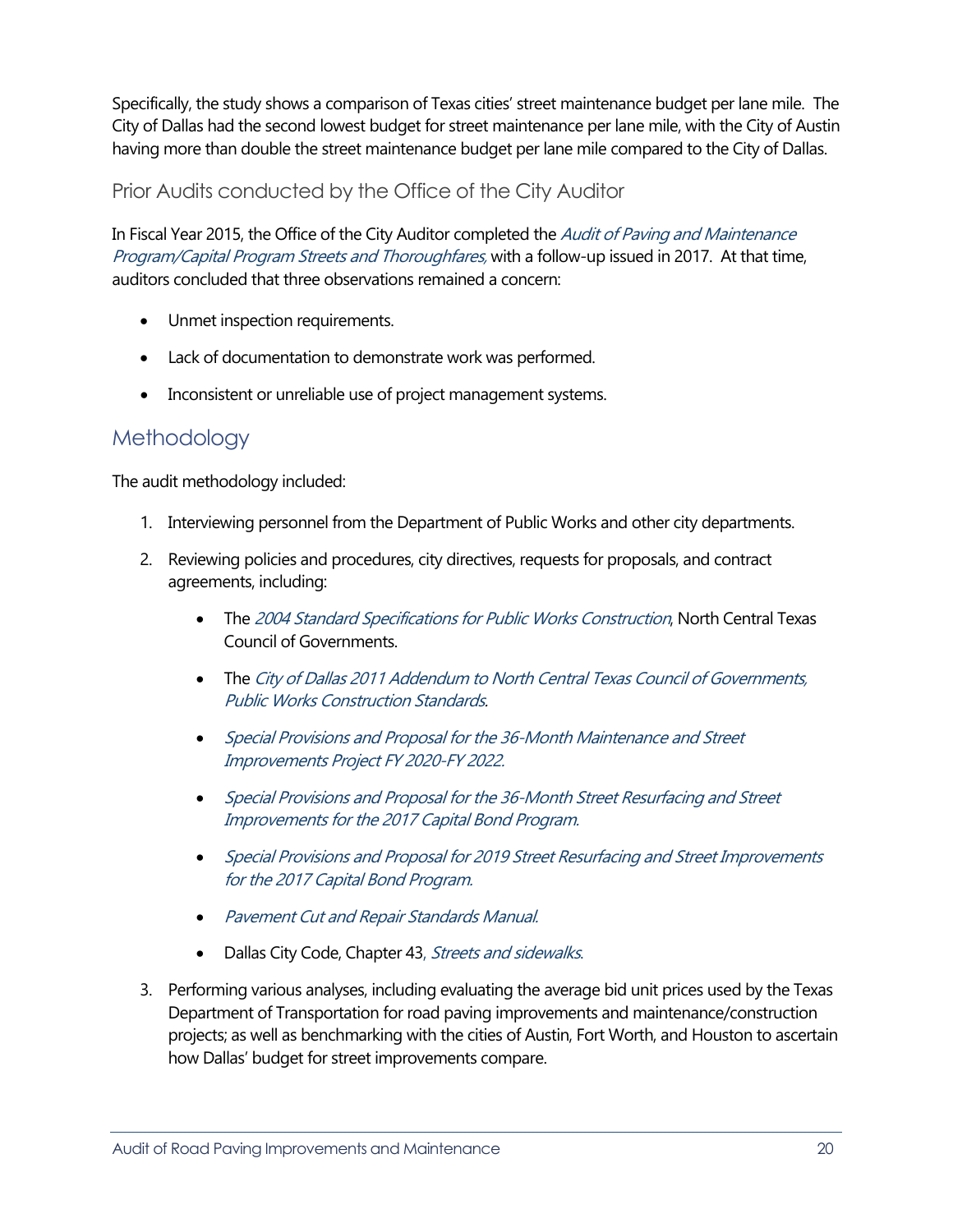4. Considering all five internal control components of Standards for Internal Control in Federal Government.

This performance audit was conducted in accordance with generally accepted government auditing standards. Those standards require that we plan and perform the audit to obtain sufficient, appropriate evidence to provide a reasonable basis for our findings and conclusions based upon our audit objective. We believe that the evidence obtained provides a reasonable basis for our findings and conclusions based on our audit objective.

### <span id="page-22-0"></span>[Major Contributors to the Report](#page-1-0)

Holly Hart, CPA, CIA – In-Charge Auditor Anatoli Douditski, MPA, CIA, ACDA – Engagement Manager Yzalida Hiley, MBA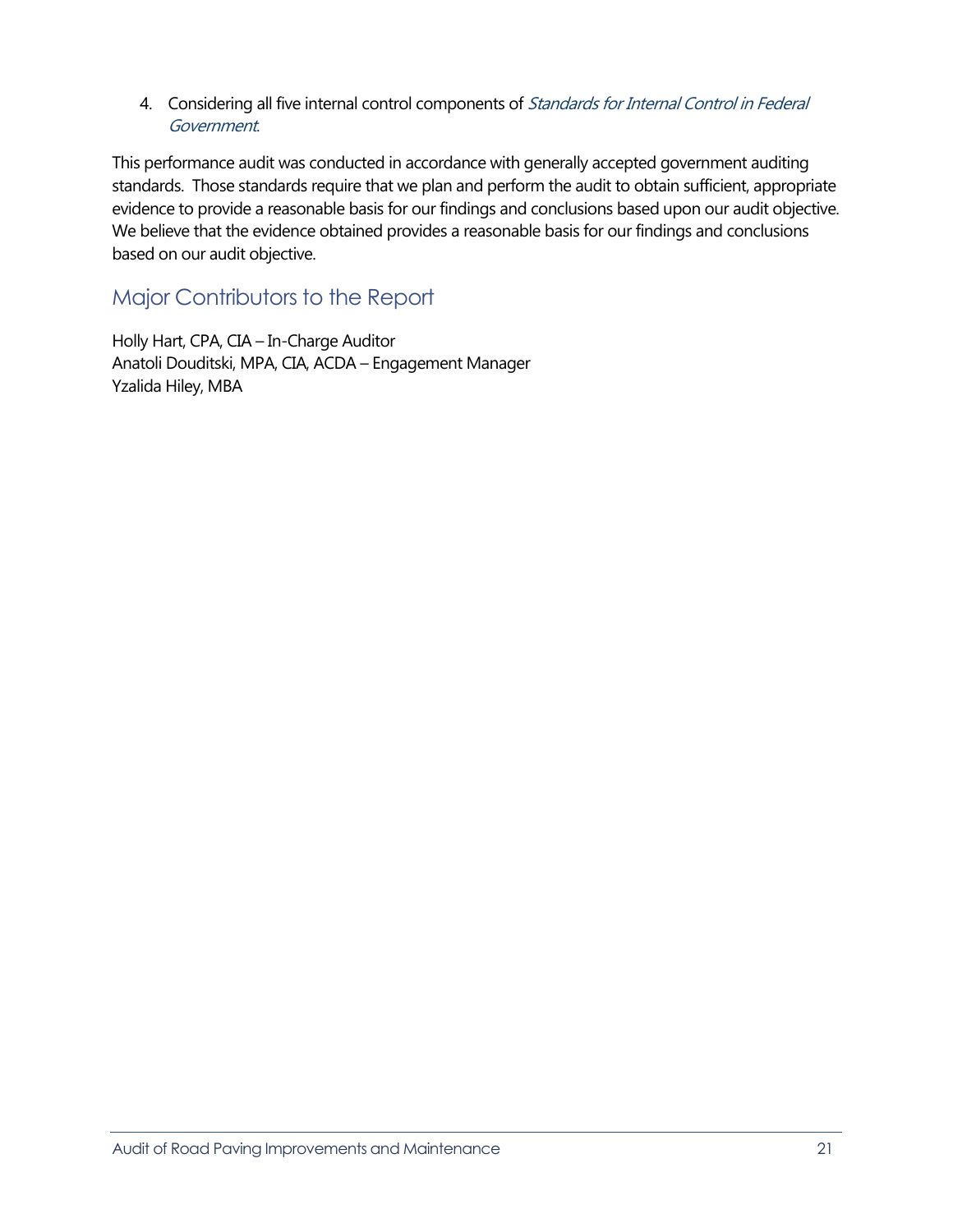### <span id="page-23-0"></span>**Appendix B:** [Management's Response](#page-1-0)

#### Memorandum



- DATE: February 8, 2022
- TO. Mark S. Swann - City Auditor

**SUBJECT:** Response to Audit of Road Paving Improvements and Maintenance

> This letter acknowledges the City Manager's Office received the Audit of Road Paving Improvements and Maintenance and submitted responses to the recommendations in consultation with the Department of Public Works.

We appreciate the City Auditor's in-depth review of Public Work's Road Pavement Management Program (Program) and the opportunities they brought to our attention to improve the Program.

Public Works has carefully considered each recommendation and weighed the benefit derived from implementing the auditor's recommendation against the recommendation's opportunity or financial cost. Further, management will accept the risk for recommendations that we have not yet fully vetted and aren't certain we can implement.

In summary, management agrees to implement most of the auditors' high-risk recommendations. However, management will accept the risk for many of the moderate-risk recommendations as most would require additional staff or significant investments in systems that are not currently budgeted.

While we haven't agreed to fully implement several recommendations, we want to emphasize that we found the auditor's recommendations valuable and have committed to improving the Program for over 81 percent of the auditor's recommendations.

C: Genesis D. Gavino, Chief of Staff M. Elizabeth Reich, Chief Financial Officer Dr. Robert Perez, Assistant City Manager (Interim) Alireza Hatefi, Director (Interim), Department of Public Works

> "Our Product is Service" Empathy | Ethics | Excellence | Equity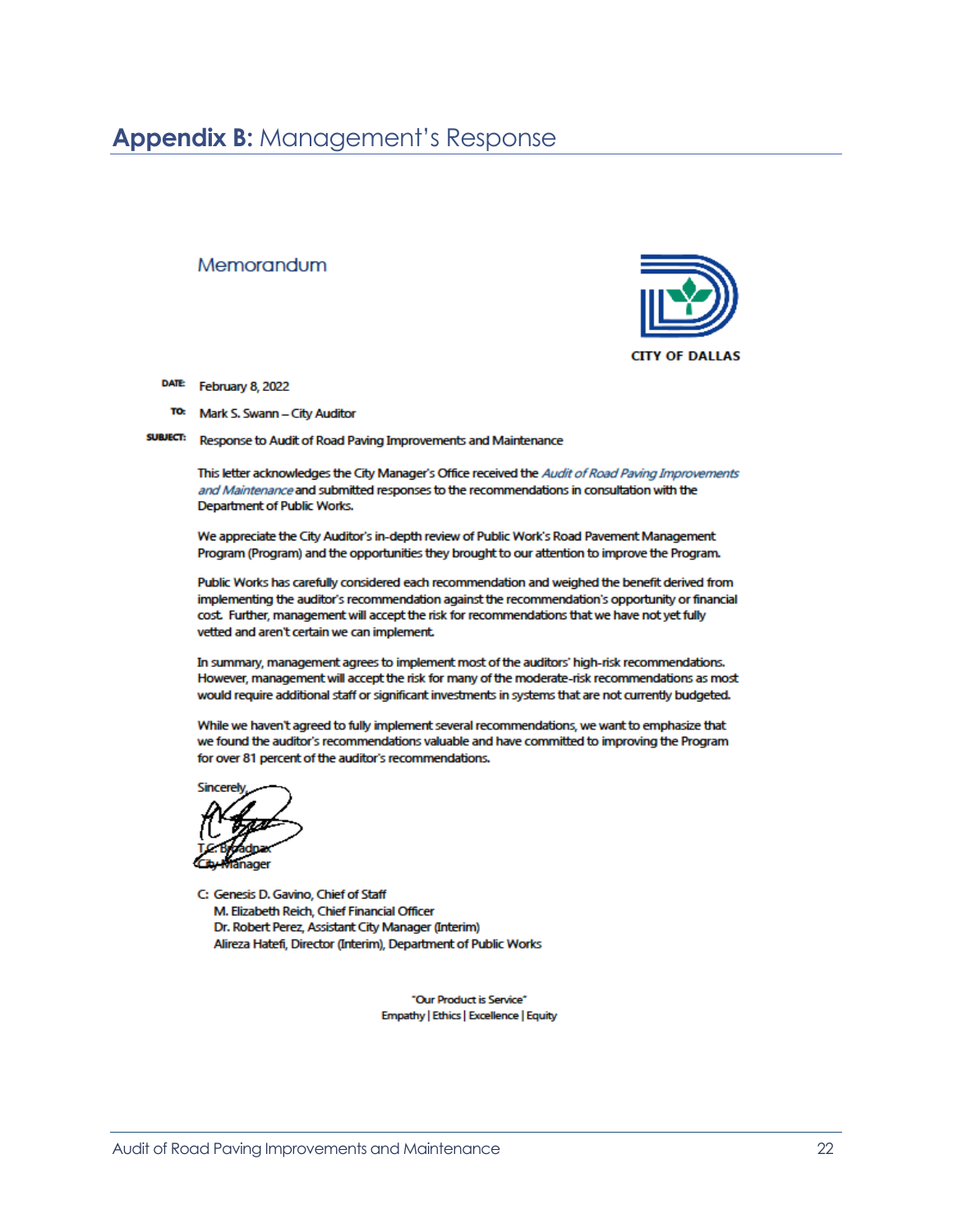| <b>Assessed</b><br><b>Risk Rating</b> | <b>Recommendation</b>                                                                                                                                                                                              |                                                              | <b>Concurrence and Action Plan</b>                                                                                                                                                                                                                                                                                                                                                                                           |            | Implementation<br><b>Date</b> | Follow-Up/<br><b>Maturity Date</b> |  |  |
|---------------------------------------|--------------------------------------------------------------------------------------------------------------------------------------------------------------------------------------------------------------------|--------------------------------------------------------------|------------------------------------------------------------------------------------------------------------------------------------------------------------------------------------------------------------------------------------------------------------------------------------------------------------------------------------------------------------------------------------------------------------------------------|------------|-------------------------------|------------------------------------|--|--|
| <b>High</b>                           |                                                                                                                                                                                                                    | We recommend the Director of the Department of Public Works: |                                                                                                                                                                                                                                                                                                                                                                                                                              |            |                               |                                    |  |  |
|                                       | A.1: Revise and implement department<br>procedures to specify the frequency,<br>timing, and location of quality control<br>testing for all pavement maintenance<br>and road resurfacing projects.                  | Agree:                                                       | Public Works Department (PBW) will implement<br>a procedure that will specify the frequency<br>and timing of quality control testing at each<br>milestone and require the consultant to<br>document the location of quality control<br>testing.                                                                                                                                                                              | 12/31/2024 | 6/30/2025                     |                                    |  |  |
|                                       |                                                                                                                                                                                                                    |                                                              | Additionally, the procedure will be used to<br>develop special provisions that will be part of<br>future construction documents. While PBW will<br>immediately begin developing the procedure,<br>we cannot commit to implementing the<br>procedure and including the special provisions<br>in our next two-year maintenance contract.<br>However, PBW will commit to implementing the<br>procedure in subsequent contracts. |            |                               |                                    |  |  |
|                                       | A.2: Revise and implement department<br>procedures to ensure that quality and<br>timeliness of monitoring activities and<br>their results are documented, reviewed<br>and approved by management, and<br>retained. | Agree:                                                       | PBW will immediately begin developing<br>department procedures to ensure that<br>monitoring activities are documented,<br>retained, and demonstrate review and<br>approval by management. However, full<br>implementation of the monitoring procedures<br>will be dependent upon implementing<br>recommendation A.1                                                                                                          | 12/31/2024 | 6/30/2025                     |                                    |  |  |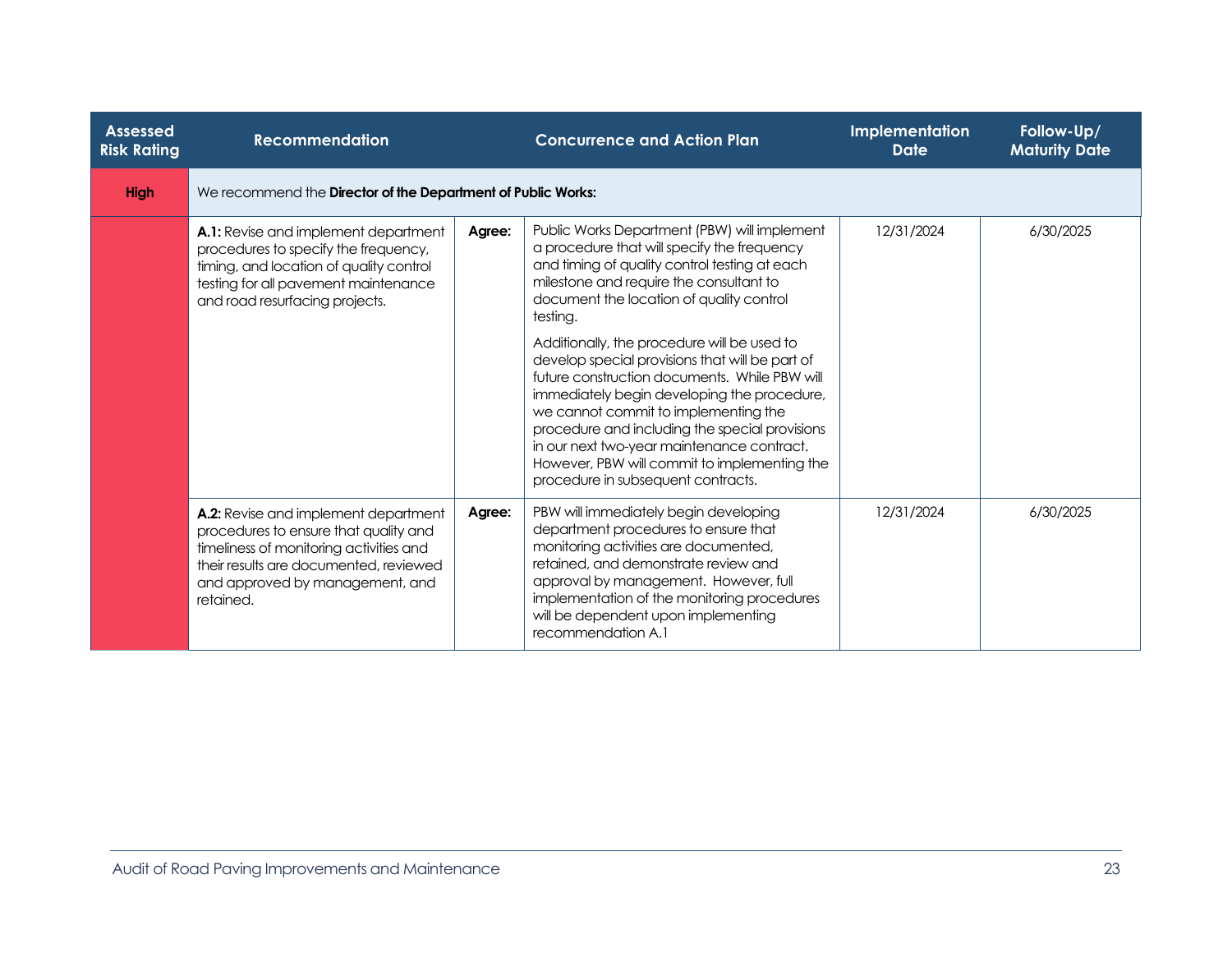| <b>Assessed</b><br><b>Risk Rating</b> | <b>Recommendation</b>                                                                                                                                                                                                                                                                                                                                                                                      |                 | <b>Concurrence and Action Plan</b>                                                                                                                                                                                                                                                                                                                                                                                                                                                                                                                                                                                                                                                                              | Implementation<br><b>Date</b> | Follow-Up/<br><b>Maturity Date</b> |
|---------------------------------------|------------------------------------------------------------------------------------------------------------------------------------------------------------------------------------------------------------------------------------------------------------------------------------------------------------------------------------------------------------------------------------------------------------|-----------------|-----------------------------------------------------------------------------------------------------------------------------------------------------------------------------------------------------------------------------------------------------------------------------------------------------------------------------------------------------------------------------------------------------------------------------------------------------------------------------------------------------------------------------------------------------------------------------------------------------------------------------------------------------------------------------------------------------------------|-------------------------------|------------------------------------|
|                                       | A.3: Update the progress report form to<br>an electronic format and include a<br>checklist for inspectors to assess<br>construction site aspects in<br>accordance with the City of Dallas<br>2011 Addendum to North Central Texas<br>Council of Governments, Public Works<br><b>Construction Standards Sections</b><br>107.19.3.3.2, 107.19.3.3.3, 108.2.1 and<br>404.3.1.1, 404.3.3.1, 504.5.3.2, 702.4.2 | Accept<br>Risk: | PBW will improve its processes to include<br>updating the progress report form to an<br>electronic format and will include a checklist<br>requiring inspectors to assess additional aspects<br>of the construction site (e.g., proper signage,<br>etc.), as part of their existing inspection process.<br>However, PBW relies on contractors to assess<br>the quality and appropriateness of materials as<br>samples require testing in labs. Further, to<br>ensure a competitive solicitation process, PBW<br>does not generally specify the equipment a<br>contractor must use in the contract's means<br>and methods section. Therefore, PBW will<br>accept the risk associated with this<br>recommendation. | N/A                           | N/A                                |
|                                       | A.4: Ensure inspectors consistently<br>complete all sections of the updated<br>progress report form.                                                                                                                                                                                                                                                                                                       | Accept<br>Risk: | PBW is now exclusively using the QV Sheets<br>system and an electronic inspection form. PBW<br>will enhance the inspection process by<br>including a checklist for inspectors to<br>document the construction site more<br>thoroughly. Further, PBW will attempt to<br>configure the form in QV Sheets to require a<br>response for each question. If that is not<br>feasible, PBW will develop a monitoring plan to<br>periodically review a sample of inspection<br>forms to ensure completeness.<br>However, as PBW will accept the risk associated<br>with recommendation A.3, we will also be<br>accepting the risk with this recommendation.                                                              | N/A                           | N/A                                |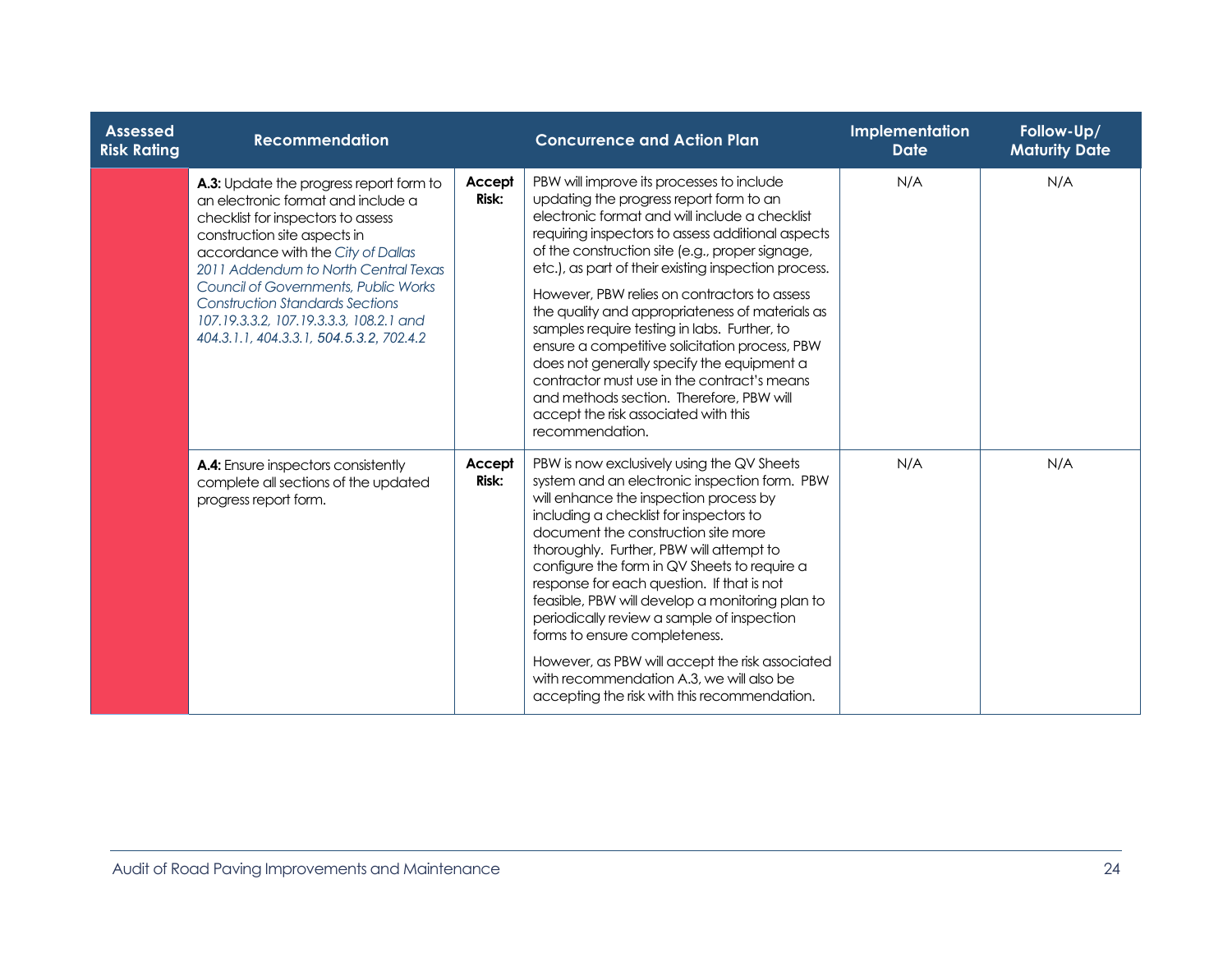| <b>Assessed</b><br><b>Risk Rating</b> | <b>Recommendation</b>                                                                                                                                                                                             |        | <b>Concurrence and Action Plan</b>                                                                                                                                                                                                                                                                                                                                                                                        | Implementation<br><b>Date</b> | Follow-Up/<br><b>Maturity Date</b> |  |
|---------------------------------------|-------------------------------------------------------------------------------------------------------------------------------------------------------------------------------------------------------------------|--------|---------------------------------------------------------------------------------------------------------------------------------------------------------------------------------------------------------------------------------------------------------------------------------------------------------------------------------------------------------------------------------------------------------------------------|-------------------------------|------------------------------------|--|
|                                       | A.5: Ensure that daily schedules include<br>construction start dates, end dates, the<br>current milestone being worked on,<br>and the treatment type being used.                                                  | Agree: | PBW uses a daily schedule that tracks projects,<br>contractors, start dates, end dates, and other<br>important information that allows PBW to<br>effectively manage its projects. Further, PBW<br>will update its current daily schedule to include<br>the current milestone being worked on, the<br>treatment type being used, and a reference<br>will be created listing typical milestones for<br>each treatment type. | 12/31/2022                    | 6/30/2023                          |  |
| High                                  | We recommend the Director of the Department of Public Works:                                                                                                                                                      |        |                                                                                                                                                                                                                                                                                                                                                                                                                           |                               |                                    |  |
|                                       | <b>B.1:</b> Ensure consistent use of Quantity<br><b>Verification Sheets for all road</b><br>pavement projects to facilitate review<br>and validation of quantities of materials<br>invoiced.                      | Agree: | PBW used electronic and paper Quantity<br>Verification Sheets during the audit scope.<br>However, PBW has subsequently decided to<br>use electronic Quantity Verification Sheets<br>exclusively.<br>PBW will update procedures to require the<br>exclusive use of electronic Quantity Verification<br>Sheets and establish a process for monitoring<br>projects to ensure compliance.                                     | 12/31/2022                    | 6/30/2023                          |  |
|                                       | <b>B.2:</b> Ensure consistent use of Summary<br>Sheets or another documented,<br>centralized method to verify<br>completeness and accuracy of all<br>quantities validated by the Quantity<br>Verification Sheets. | Agree: | PBW used electronic and paper Quantity<br>Verification Sheets during the audit scope.<br>However, PBW has subsequently decided to<br>use electronic Quantity Verification Sheets<br>exclusively. The QV Sheets system is configured<br>to automatically produce a Summary Sheet<br>based on the underlying Quantity Verification<br>Sheets entered into the QV Sheets system.                                             | 12/31/2022                    | 6/30/2023                          |  |
|                                       | <b>B.3:</b> Determine the amount overbilling<br>for project PB17V953H and recoup<br>overpayment from the contractor.                                                                                              | Agree: | PBW has initiated the process of recouping the<br>overpayment.                                                                                                                                                                                                                                                                                                                                                            | 9/30/2022                     | 3/31/2023                          |  |
| Moderate                              | We recommend the Director of the Department of Public Works:                                                                                                                                                      |        |                                                                                                                                                                                                                                                                                                                                                                                                                           |                               |                                    |  |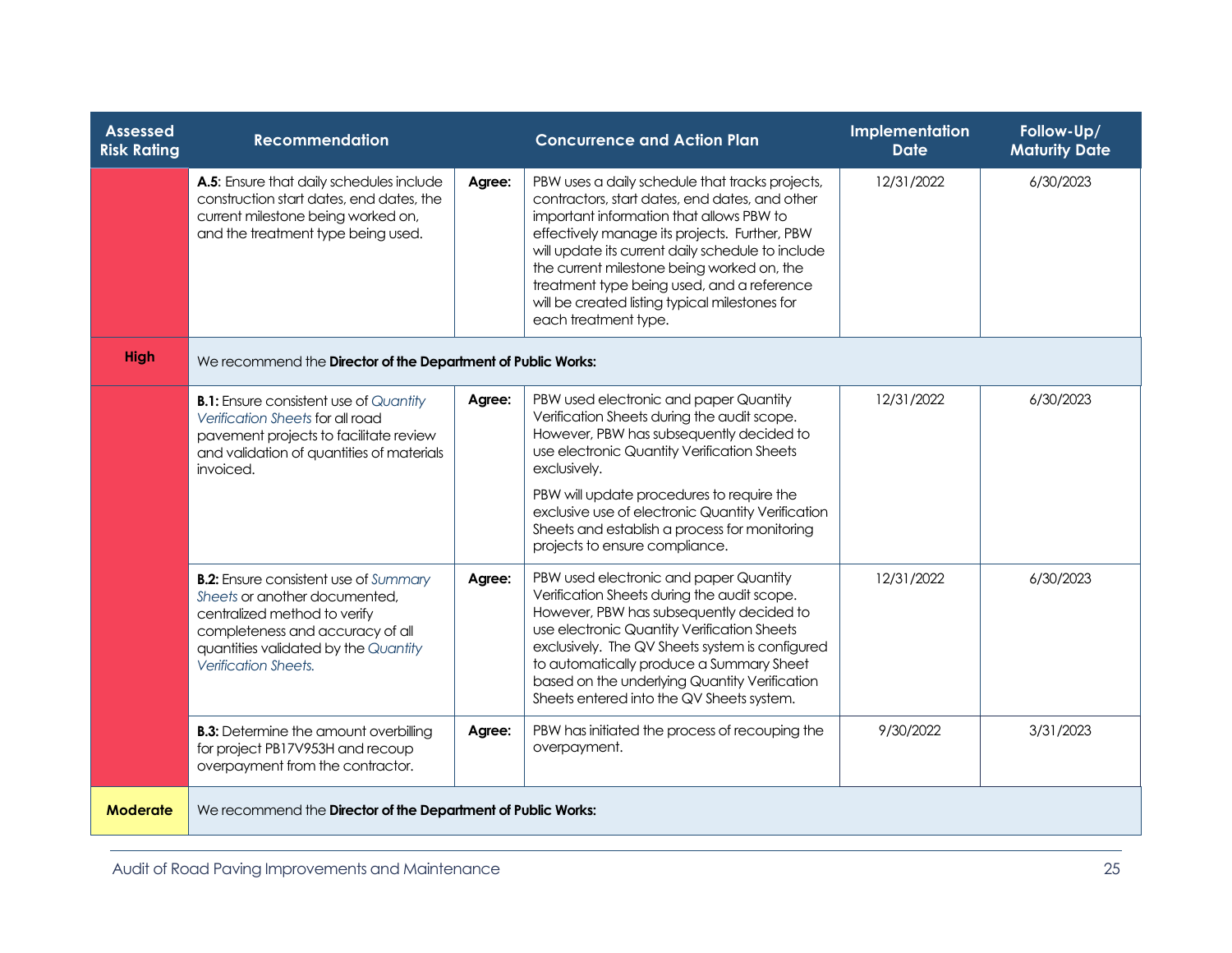| <b>Assessed</b><br><b>Risk Rating</b> | <b>Recommendation</b>                                                                                                                                             |                 | <b>Concurrence and Action Plan</b>                                                                                                                                                                                                                                                                                                                                                                                                                                             | Implementation<br><b>Date</b> | Follow-Up/<br><b>Maturity Date</b> |
|---------------------------------------|-------------------------------------------------------------------------------------------------------------------------------------------------------------------|-----------------|--------------------------------------------------------------------------------------------------------------------------------------------------------------------------------------------------------------------------------------------------------------------------------------------------------------------------------------------------------------------------------------------------------------------------------------------------------------------------------|-------------------------------|------------------------------------|
|                                       | <b>C.1:</b> Ensure the reasons for project cost<br>overages are documented in the<br>project files.                                                               | Accept<br>Risk: | PBW estimates a program's cost based on the<br>type of treatment and the number of lane<br>miles. Using this method to estimate or budget<br>costs is efficient and provides sufficient<br>accuracy for PBW's collection of projects.                                                                                                                                                                                                                                          | N/A                           | N/A                                |
|                                       |                                                                                                                                                                   |                 | However, this method for estimating costs is<br>subject to inaccuracies on an individual project<br>basis. To provide more accurate estimates on<br>an individual project basis would require field<br>observations and measurements on a project-<br>by-project basis. Estimating costs using this<br>method would require an additional five full-<br>time employees and require PBW to move to a<br>2-year programming cycle from its current 1-<br>year programming cycle. |                               |                                    |
|                                       |                                                                                                                                                                   |                 | PBW accepts the risk of this recommendation<br>as the current process provides adequate<br>estimated costs for PBW to effectively manage<br>projects as a whole but inherently results in<br>individual projects being above and below the<br>estimated cost.                                                                                                                                                                                                                  |                               |                                    |
|                                       | <b>C.2:</b> Monitor and evaluate root causes<br>for cost overages to enhance<br>accuracy and reasonableness of cost<br>estimations for road pavement<br>projects. | Accept<br>Risk: | PBW's current process is efficient and provides<br>an adequate estimate for the overall program<br>costs. However, using this method inherently<br>results in individual projects costing more or less<br>than the estimated amount. PBW accepts the<br>risk of this recommendation as the current<br>estimation method is the cause of individual<br>projects' actual costs varying from their<br>estimated cost.                                                             | N/A                           | N/A                                |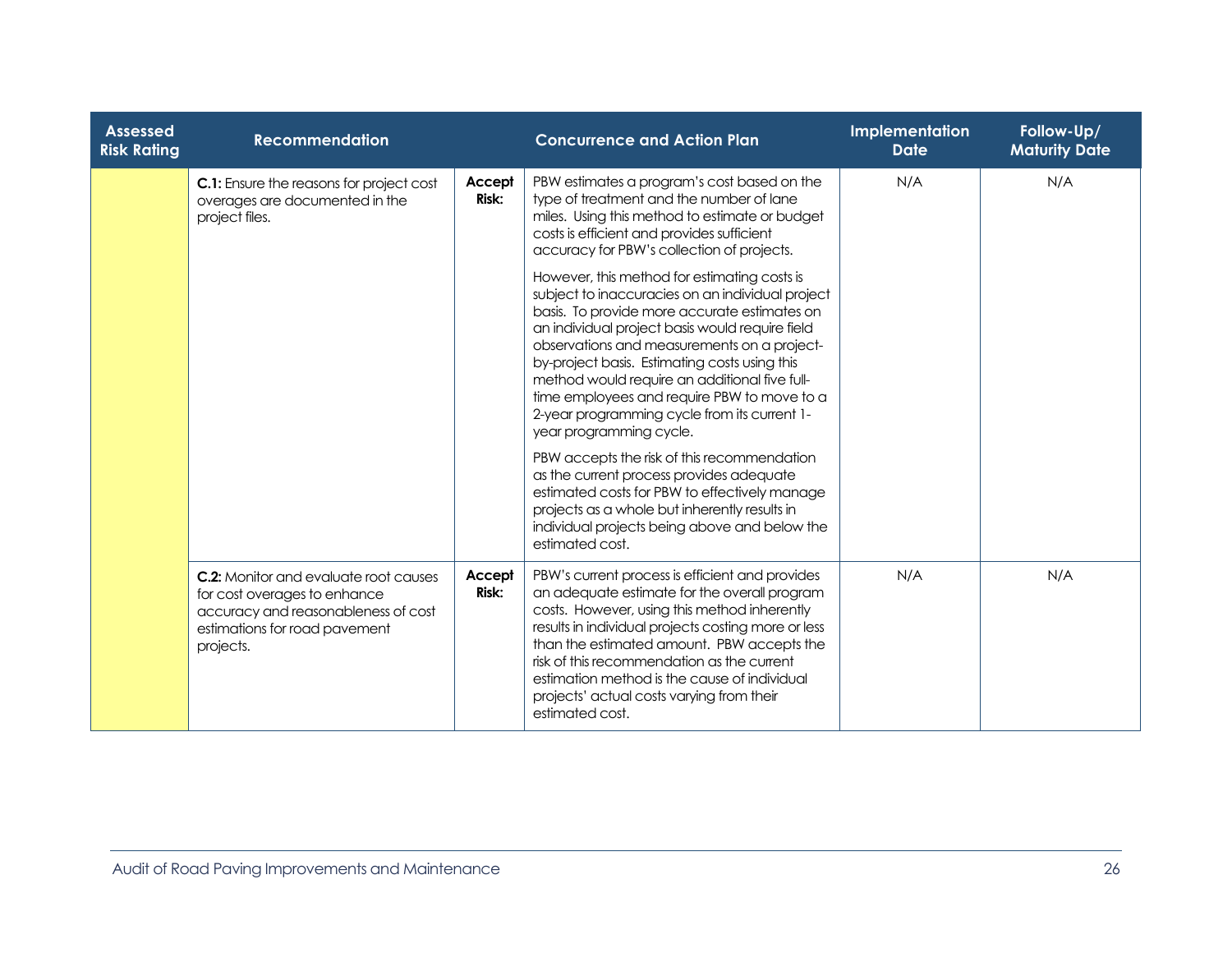| <b>Assessed</b><br><b>Risk Rating</b> | <b>Recommendation</b>                                                                                                                                                                     |                        | <b>Concurrence and Action Plan</b>                                                                                                                                                                                                                                                                                                                        | Implementation<br><b>Date</b> | Follow-Up/<br><b>Maturity Date</b> |  |  |  |
|---------------------------------------|-------------------------------------------------------------------------------------------------------------------------------------------------------------------------------------------|------------------------|-----------------------------------------------------------------------------------------------------------------------------------------------------------------------------------------------------------------------------------------------------------------------------------------------------------------------------------------------------------|-------------------------------|------------------------------------|--|--|--|
| <b>Moderate</b>                       | We recommend the Director of the Department of Public Works:                                                                                                                              |                        |                                                                                                                                                                                                                                                                                                                                                           |                               |                                    |  |  |  |
|                                       | <b>D.1:</b> Develop and implement a method<br>to track construction permit status and<br>expiration to ensure compliance with<br>Dallas City Code.                                        | Accept<br><b>Risk:</b> | PBW feels the risk related to this<br>recommendation is low and largely mitigated<br>by PBW's Construction and Right-of-Way<br>(ROW) division. The Construction and ROW<br>division currently enforces permit requirements<br>by ensuring road construction projects have<br>the appropriate right-of-way and traffic control,<br>as applicable, permits. | N/A                           | N/A                                |  |  |  |
|                                       | <b>D.2:</b> Develop specifications for a new or<br>upgraded centralized system to<br>accurately track the status of all<br>pavement maintenance and road<br>resurfacing projects.         | Accept<br>Risk:        | While PBW recognizes the value of<br>implementing a centralized method for<br>tracking project status, we believe this would<br>require a significant system investment or a<br>laborious manual process. PBW believes the<br>cost of implementing a manual process<br>exceeds the benefit.                                                               | N/A                           | N/A                                |  |  |  |
|                                       |                                                                                                                                                                                           |                        | After consulting with ITS, PBW believes there is a<br>substantial cost and too much uncertainty<br>regarding when a new system will be procured<br>to agree to implement the recommendation<br>and provide a well-founded implementation<br>date.                                                                                                         |                               |                                    |  |  |  |
|                                       |                                                                                                                                                                                           |                        | However, as PBW, in collaboration with ITS, looks<br>to upgrade its systems in the future, it will<br>consider the benefit of a centralized method<br>for tracking projects in developing<br>specifications for new or upgraded systems.                                                                                                                  |                               |                                    |  |  |  |
|                                       | <b>D.3:</b> Ensure that pavement<br>maintenance and road resurfacing<br>project information included in the new<br>or upgraded centralized tracking<br>system is consistent and reliable. | Accept<br><b>Risk:</b> | At this time, PBW will accept the risk associated<br>with its current method for tracking project<br>status. However, as PBW upgrades its systems in<br>the future, it will consider implementing a<br>process to help ensure project information is<br>consistent and reliable.                                                                          | N/A                           | N/A                                |  |  |  |